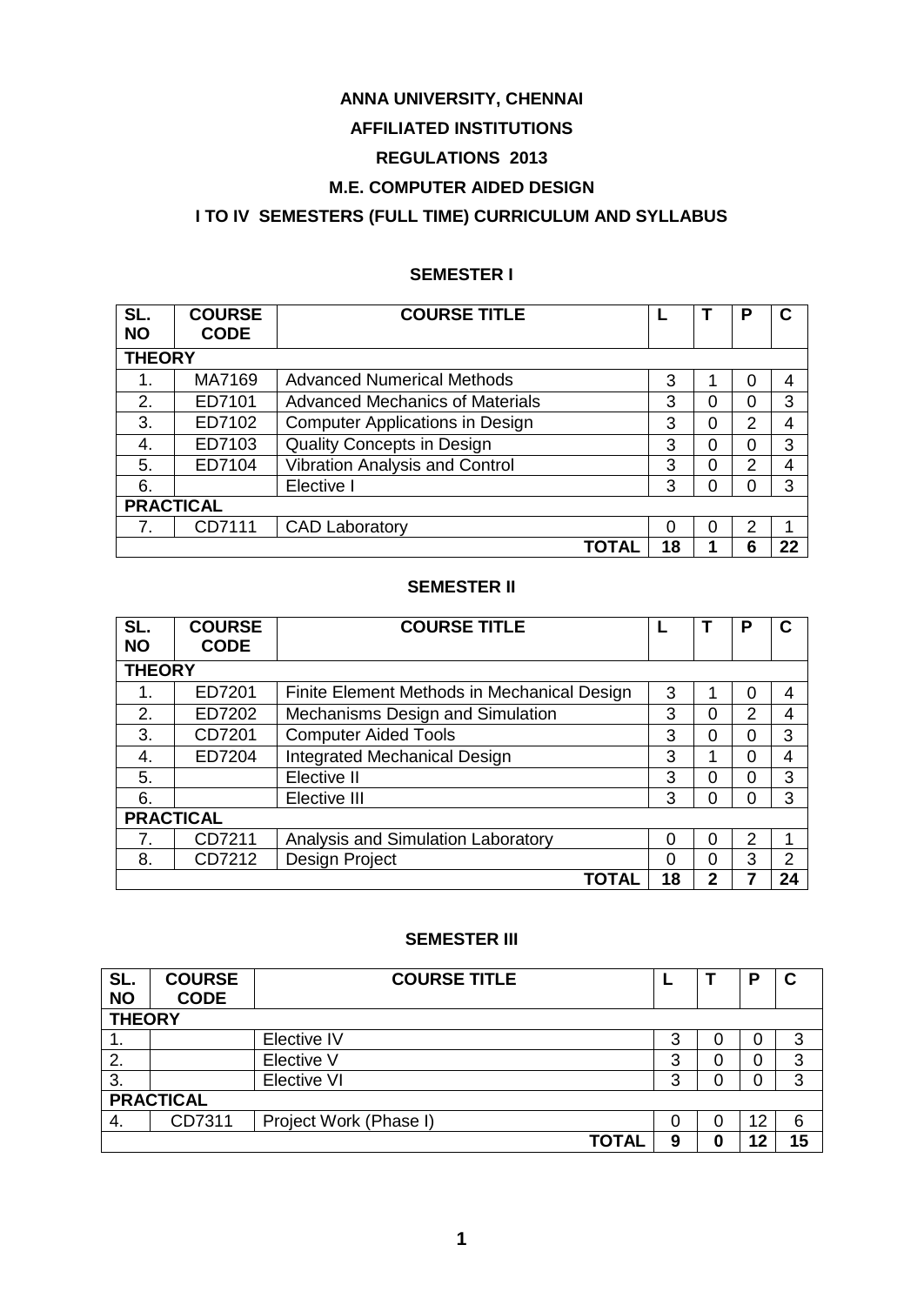# **SEMESTER IV**

| SL.<br><b>NO</b> | <b>COURSE</b><br><b>CODE</b>      | <b>COURSE TITLE</b> |  |   |    |    |  |
|------------------|-----------------------------------|---------------------|--|---|----|----|--|
|                  | <b>PRACTICAL</b>                  |                     |  |   |    |    |  |
| . .              | CD7411<br>Project Work (Phase II) |                     |  |   | 24 | 10 |  |
|                  |                                   | <b>TOTAL</b>        |  | O | 24 | 12 |  |

# **TOTAL CREDITS TO BE EARNED FOR THE AWARD OF THE DEGREE =73**

# **LIST OF ELECTIVES FOR M.E. COMPUTER AIDED DESIGN**

# **SEMESTER I (Elective I)**

| SL.<br><b>NO</b> | <b>COURSE</b><br><b>CODE</b> | <b>COURSE TITLE</b>                       |   |   |   |    |
|------------------|------------------------------|-------------------------------------------|---|---|---|----|
|                  | CD7001                       | Rapid Prototyping and Tooling             | 3 | 0 | 0 | -3 |
| $\overline{2}$   | ED7005                       | Design of Material Handling Equipments    | 3 | 0 | 0 | 3  |
| 3                | ED7002                       | <b>Engineering Fracture Mechanics</b>     | 3 | 0 | 0 | 3  |
| 4                | ED7003                       | <b>Composite Materials and Mechanics</b>  | 3 | 0 | 0 | -3 |
| 5                | ED7004                       | Design of Hydraulic and Pneumatic Systems | 3 | O | 0 | 3  |

# **SEMESTER II (Elective II & III)**

| SL.<br><b>NO</b> | <b>COURSE</b><br><b>CODE</b> | <b>COURSE TITLE</b>                           |   |   | C |
|------------------|------------------------------|-----------------------------------------------|---|---|---|
| 1                | CD7002                       | <b>Applied Engineering Acoustics</b>          | 3 | 0 | 3 |
| 2                | CD7003                       | <b>Advanced Tool Design</b>                   | 3 | 0 | 3 |
| 3                | ED7071                       | <b>Industrial Robotics and Expert Systems</b> | 3 | 0 | 3 |
| 4                | ED7009                       | Design of Pressure Vessel and Piping          | 3 | 0 | 3 |
| 5                | IC7072                       | <b>Computational Fluid Dynamics</b>           | 3 | 0 | 3 |

# **SEMESTER III (Elective IV, V & VI)**

| SL.<br><b>NO</b> | <b>COURSE</b><br><b>CODE</b> | <b>COURSE TITLE</b>                            |   |   |   | C |
|------------------|------------------------------|------------------------------------------------|---|---|---|---|
|                  | CD7004                       | <b>Plasticity and Metal Forming</b>            | 3 | 0 | 0 | 3 |
| $\overline{2}$   | CD7005                       | <b>Experimental Methods in Stress Analysis</b> | 3 | 0 | 0 | 3 |
| 3                | CD7006                       | <b>Integrated Manufacturing Systems</b>        | 3 | 0 | 0 | 3 |
| 4                | ED7010                       | Tribology in Design                            | 3 | 0 | 0 | 3 |
| 5                | ED7013                       | <b>Advanced Finite Element Analysis</b>        | 3 |   | 0 | 3 |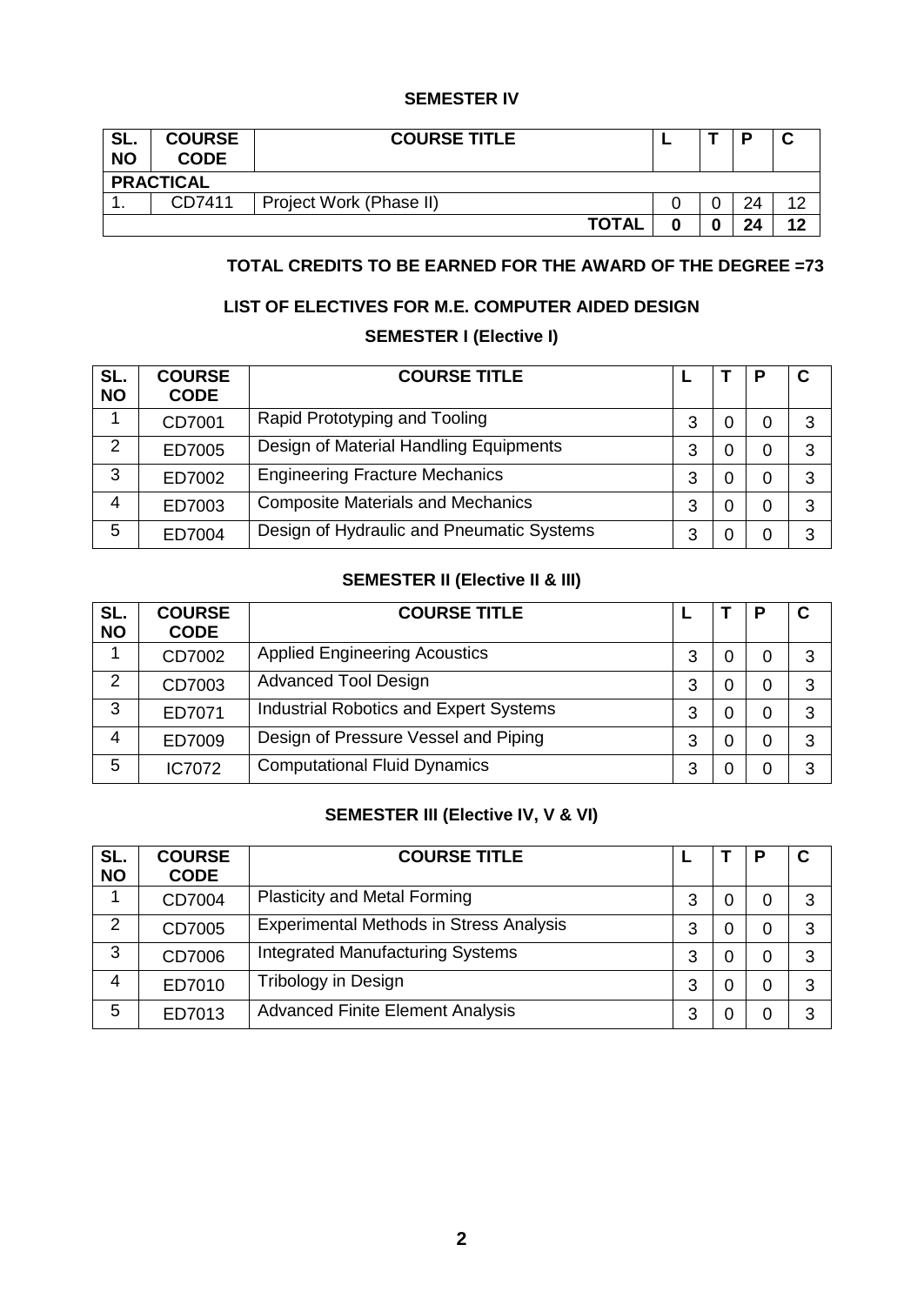# <span id="page-2-0"></span>**OBJECTIVES:**

 To impart knowledge on numerical methods that will come in handy to solve numerically the problems that arise in engineering and technology. This will also serve as a precursor for future research.

# **OUTCOME:**

 It helps the students to get familiarized with the numerical methods which are necessary to solve numerically the problems that arise in engineering.

# **UNIT I ALGEBRAIC EQUATIONS (9+3)**

Systems of linear equations: Gauss Elimination method, pivoting techniques, Thomas algorithm for tridiagonal system – Jacobi, Gauss Seidel, SOR iteration methods - Systems of nonlinear equations: Fixed point iterations, Newton Method, Eigenvalue problems: power method, inverse power method, Faddeev – Leverrier Method.

# **UNIT II ORDINARY DIFFERENTIAL EQUATIONS (9+3)**

Runge Kutta Methods for system of IVPs, numerical stability, Adams-Bashforth multistep method, solution of stiff ODEs, shooting method, BVP: Finite difference method, orthogonal collocation method, orthogonal collocation with finite element method, Galerkin finite element method.

# **UNIT III FINITE DIFFERENCE METHOD FOR TIME DEPENDENT PARTIAL DIFFERENTIAL EQUATION (9+3)**

Parabolic equations: explicit and implicit finite difference methods, weighted average approximation - Dirichlet and Neumann conditions – Two dimensional parabolic equations – ADI method; First order hyperbolic equations – method of characteristics, different explicit and implicit methods; numerical stability analysis, method of lines – Wave equation: Explicit scheme-Stability of above schemes.

# **UNIT IV FINITE DIFFERENCE METHODS FOR ELLIPTIC EQUATIONS (9+3)**

Laplace and Poisson's equations in a rectangular region: Five point finite difference schemes, Leibmann's iterative methods, Dirichlet and Neumann conditions – Laplace equation in polar coordinates: finite difference schemes – approximation of derivatives near a curved boundary while using a square mesh.

# **UNIT V FINITE ELEMENT METHOD (9+3)**

Partial differential equations – Finite element method - orthogonal collocation method, orthogonal collocation with finite element method, Galerkin finite element method.

# **BOOK FOR STUDY**

- 1. Saumyen Guha and Rajesh Srivastava, "Numerical methods for Engineering and Science", Oxford Higher Education, New Delhi, 2010.
- 2. Gupta S.K., "Numerical Methods for Engineers", New Age Publishers, 1995.
- 3. Burden, R.L., and Faires, J.D., "Numerical Analysis Theory and Applications", Cengage Learning, India Edition, New Delhi, 2009
- 4. Jain M. K., Iyengar S. R., Kanchi M. B., Jain , "Computational Methods for Partial Differential Equations", New Age Publishers, 1993.
- 5. Morton K.W. and Mayers D.F., "Numerical solution of partial differential equations", Cambridge University press, Cambridge, 2002.

**3**

# **3 1 0 4**

**TOTAL: 60 PERIODS**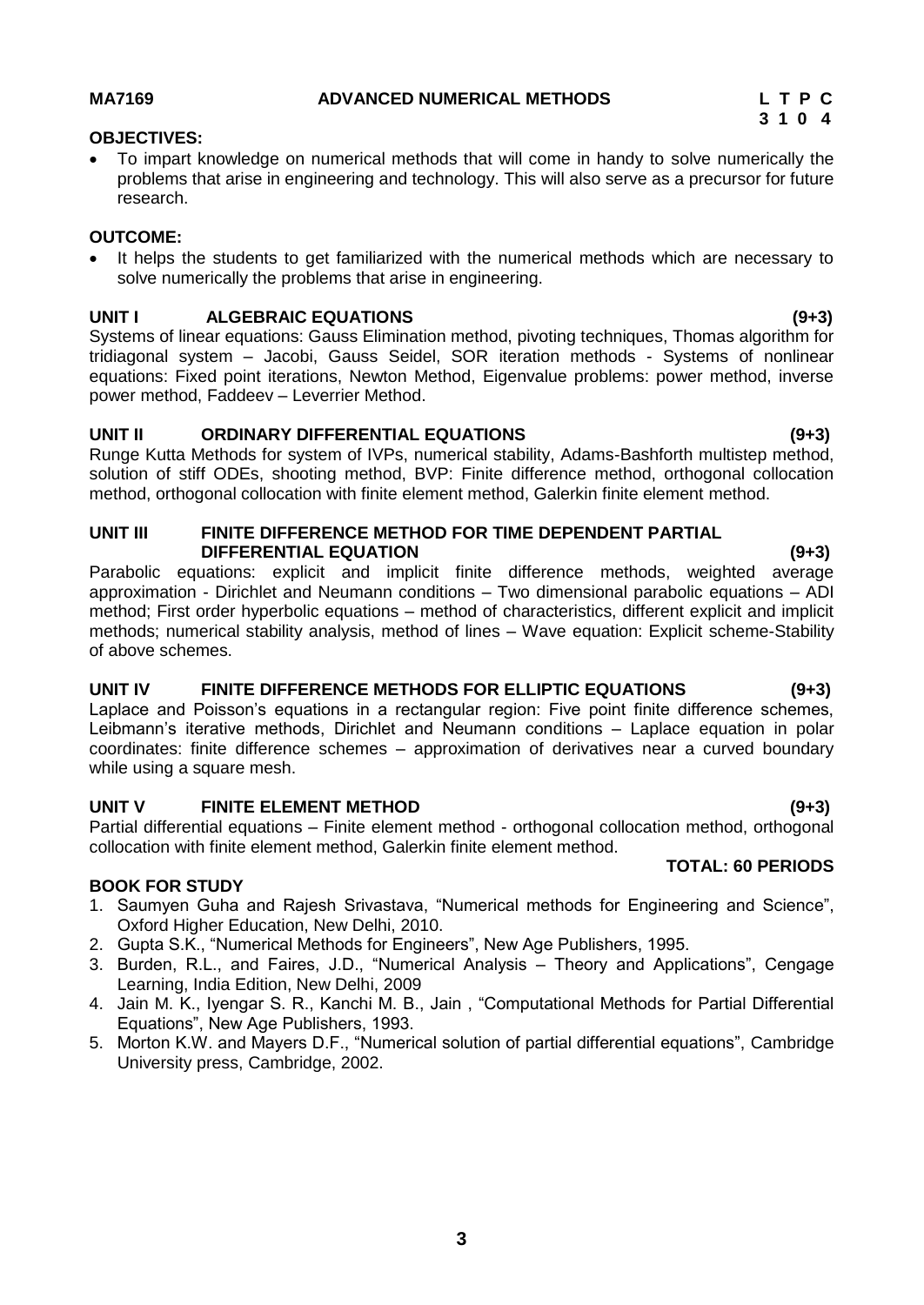# <span id="page-3-0"></span>**ED7101 ADVANCED MECHANICS OF MATERIALS L T P C**

# **OBJECTIVES:**

To know the fundamentals of mechanics of materials under various loading conditions.

### **OUTCOME:**

• It helps the students to be familiarized with the stresses under different loading conditions.

# **UNIT I ELASTICITY 9**

Stress-Strain relations and general equations of elasticity in Cartesian, Polar and curvilinear coordinates, differential equations of equilibrium-compatibility-boundary conditions-representation of three-dimensional stress of a tension generalized hook's law - St. Venant's principle - plane stress - Airy's stress function. Energy methods.

### **UNIT II SHEAR CENTER AND UNSYMMETRICAL BENDING 10**

Location of shear center for various thin sections - shear flows. Stresses and Deflections in beams subjected to unsymmetrical loading-kern of a section.

# **UNIT III STRESSES IN FLAT PLATES AND CURVED MEMBERS 10**

Circumference and radial stresses – deflections - curved beam with restrained ends - closed ring subjected to concentrated load and uniform load - chain links and crane hooks. Solution of rectangular plates – pure bending of plates – deflection – uniformly distributed load – various end conditions

# **UNIT IV TORSION OF NON-CIRCULAR SECTIONS 7**

Torsion of rectangular cross section - St.Venants theory - elastic membrane analogy - Prandtl's stress function - torsional stress in hollow thin walled tubes.

### **UNIT V STRESSES IN ROTATING MEMBERS AND CONTACT STRESSES 9**

Radial and tangential stresses in solid disc and ring of uniform thickness and varying thickness allowable speeds. Methods of computing contact stress-deflection of bodies in point and line contact applications.

### **REFERENCES**

- 1. Arthur P Boresi, Richard J. Schmidt, "Advanced mechanics of materials", John Wiley, 2002.
- 2. Timoshenko and Goodier, "Theory of Elasticity", McGraw Hill.
- 3. Robert D. Cook, Warren C. Young, "Advanced Mechanics of Materials", Mc-millan pub. Co., 1985.
- 4. Srinath. L.S., "Advanced Mechanics of solids", Tata McGraw Hill, 1992.
- 5. G H Ryder Strength of Materials Macmillan, India Ltd, 2007.
- 6. Allan F. Bower, "Applied Mechanics of Solids", CRC press Special Indian Edition -2012, 2010
- 7. K. Baskar and T.K. Varadan, "Theory of Isotropic/Orthotropic Elasticity", Ane Books Pvt. Ltd., New Delhi, 2009

### **3 0 2 4 OBJECTIVES:**

 To impart knowledge on computer graphics which are used routinely in diverse areas as science, engineering, medicine, etc.

# **TOTAL: 45 PERIODS**

# <span id="page-3-1"></span>**ED7102 COMPUTER APPLICATIONS IN DESIGN L T P C**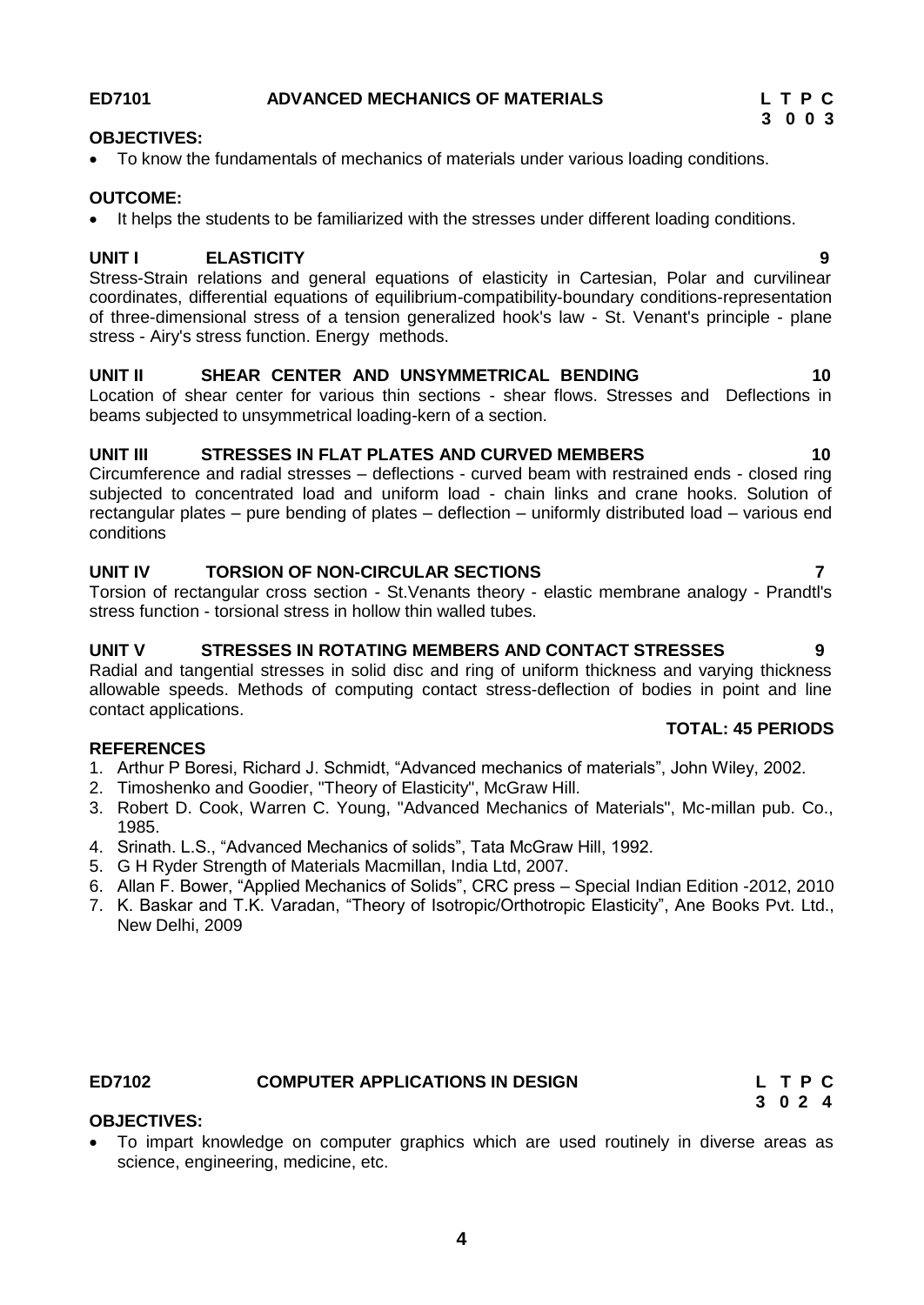# **OUTCOME:**

 With laboratory classes in conjunction, It helps the students to get familiarized with the computer graphics application in design. This understanding reinforces the knowledge being learned and shortens the overall learning curve which is necessary to solve CAE problems that arise in engineering.

### **UNIT I INTRODUCTION TO COMPUTER GRAPHICS FUNDAMENTALS 8**

Output primitives (points, lines, curves etc.,), 2-D & 3-D transformation (Translation,scaling,rotators) windowing - view ports - clipping transformation.

### **UNIT II CURVES AND SURFACES MODELLING 10**

Introduction to curves - Analytical curves: line, circle and conics – synthetic curves: Hermite cubic spline- Bezier curve and B-Spline curve – curve manipulations.

Introduction to surfaces - Analytical surfaces: Plane surface, ruled surface , surface of revolution and tabulated cylinder – synthetic surfaces: Hermite bicubic surface- Bezier surface and B-Spline surface- surface manipulations.

# **UNIT III NURBS AND SOLID MODELING 9**

NURBS- Basics- curves , lines, arcs, circle and bi linear surface.

Regularized Boolean set operations - primitive instancing - sweep representations - boundary representations - constructive solid Geometry - comparison of representations - user interface for solid modeling.

### **UNIT IV VISUAL REALISM 9**

Hidden – Line – Surface – solid removal algorithms shading – coloring. Introduction to parametric and variational geometry based software's and their principles creation of prismatic and lofted parts using these packages.

# **UNIT V ASSEMBLY OF PARTS AND PRODUCT DATA EXCHANGE 9**

Assembly modeling - interferences of positions and orientation - tolerances analysis - mass property calculations - mechanism simulation.

Graphics and computing standards– Open GL Data Exchange standards – IGES, STEP etc– Communication standards.

### **T = 30,****TOTAL : 75 PERIODS**

Laboratory session: Writing interactive programs generate graphics and to solve design problems using any languages like Auto LISP/ C / FORTRAN etc. Each assessment should contain a component of Laboratory session.

# **REFERENCES**

- 1. William M Neumann and Robert F.Sproul "Principles of Computer Graphics", Mc Graw Hill Book Co. Singapore, 1989.
- 2. Donald Hearn and M. Pauline Baker "Computer Graphics", Prentice Hall, Inc., 1992.
- 3. Ibrahim Zeid Mastering CAD/CAM McGraw Hill, International Edition, 2007.
- 4. Foley, Wan Dam, Feiner and Hughes Computer graphics principles & practices, Pearson Education – 2003.
- 5. [David F. Rogers,](https://www.google.co.in/search?hl=en&safe=active&tbo=d&tbm=bks&tbm=bks&q=inauthor:%22David+F.+Rogers%22&sa=X&ei=HK7rUNPFJMSOrge82oC4DQ&ved=0CDcQ9AgwAA) [James Alan Adams](https://www.google.co.in/search?hl=en&safe=active&tbo=d&tbm=bks&tbm=bks&q=inauthor:%22James+Alan+Adams%22&sa=X&ei=HK7rUNPFJMSOrge82oC4DQ&ved=0CDgQ9AgwAA) " Mathematical elements for computer graphics" second edition, Tata McGraw-Hill edition.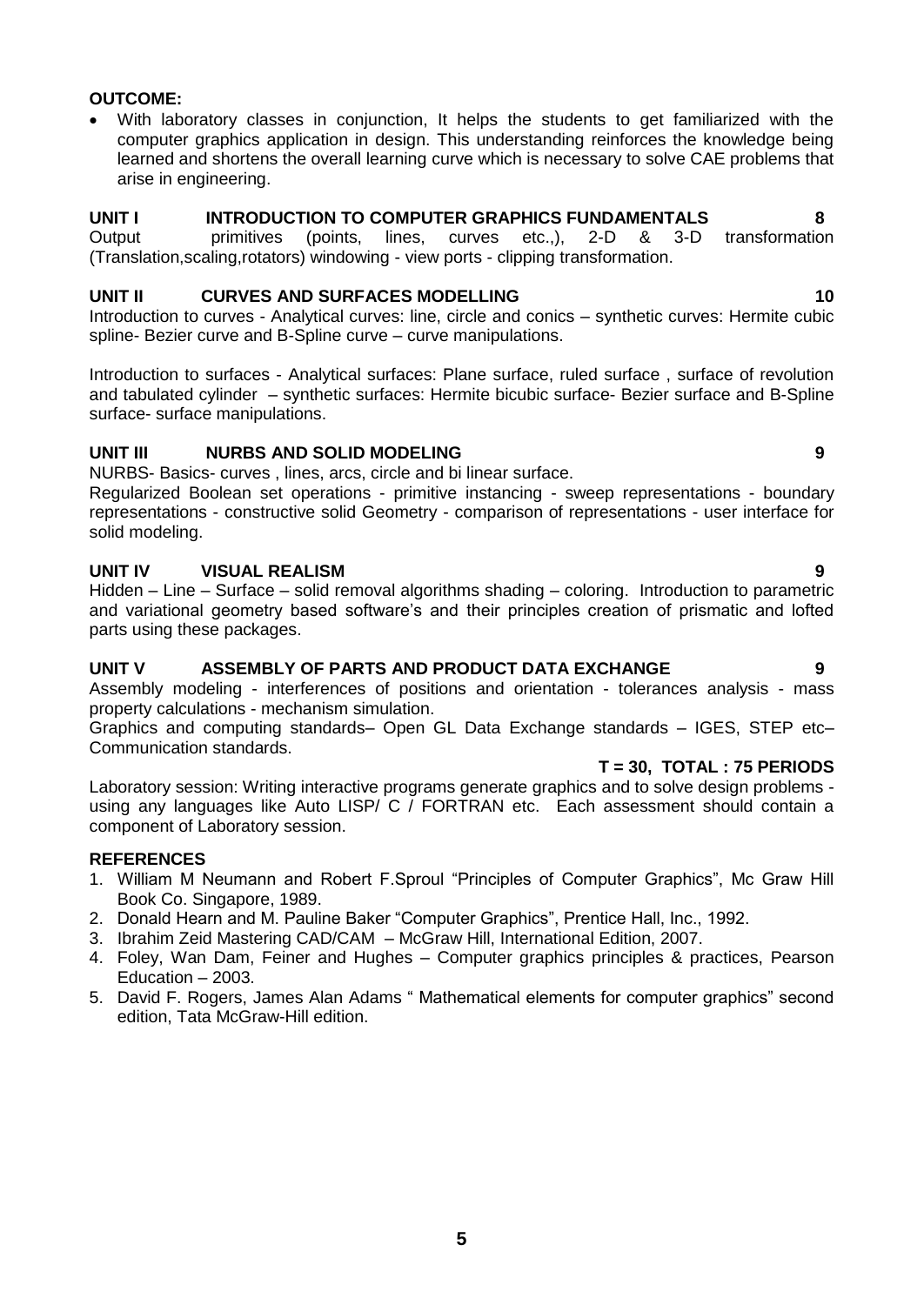### <span id="page-5-0"></span>**OBJECTIVES:**

 To impart knowledge on various concepts in engineering design and principles of implementing quality in a product or service through tools such as quality houses, control charts, statistical process control method, failure mode effect analysis and various strategies of designing experiments, methods to uphold the status of six sigma and improve the reliability of a product.

### **OUTCOME:**

 It helps the design cum quality engineer to get familiarized with various concepts in design, quality and reliability principles in the design of an engineering product or a service.

### **AIM**

To gather knowledge on fundamentals of design and its methods, robust design, embodiment principles, various methods in design of experiments, reliability, statistical tools and six sigma techniques.

# **UNIT I DESIGN FUNDAMENTALS, METHODS AND MATERIAL SELECTION 9**

Morphology of Design – The Design Process – Computer Aided Engineering – Concurrent Engineering – Competition Bench Marking – Creativity – Theory of Problem solving (TRIZ) – Value Analysis - Design for Manufacture, Design for Assembly – Design for casting, Forging, Metal Forming, Machining and Welding

# **UNIT II DESIGN FOR QUALITY 9**

Quality Function Deployment **-**House of Quality-Objectives and functions-Targets-Stakeholders-Measures and Matrices-Design of Experiments –design process-Identification of control factors, noise factors, and performance metrics - developing the experimental plan- experimental design – testing noise factors- Running the experiments –Conducting the analysis-Selecting and conforming factor-Set points-reflecting and repeating.

### **UNIT III FAILURE MODE EFFECT ANALYSIS AND DESIGN FOR SIX SIGMA 9**

Basic methods: Refining geometry and layout, general process of product embodiment - Embodiment checklist- Advanced methods: systems modeling, mechanical embodiment principles-FMEA method- linking fault states to systems modeling - Basis of SIX SIGMA –Project selection for SIX SIGMA- SIX SIGMA problem solving- SIX SIGMA in service and small organizations - SIX SIGMA and lean production –Lean SIX SIGMA and services

# **UNIT IV DESIGN OF EXPERIMENTS 9**

Importance of Experiments, Experimental Strategies, Basic principles of Design, Terminology, ANOVA, Steps in Experimentation, Sample size, Single Factor experiments - Completely Randomized design, Randomized Block design, Statistical Analysis, Multifactor experiments - Two and three factor full Factorial experiments,  $2<sup>K</sup>$  factorial Experiments, Confounding and Blocking designs, Fractional factorial design, Taguchi's approach - Steps in experimentation, Design using Orthogonal Arrays, Data Analysis, Robust Design- Control and Noise factors, S/N ratios

# **UNIT V STATISTICAL CONSIDERATION AND RELIABILITY 9**

Frequency distributions and Histograms- Run charts –stem and leaf plots- Pareto diagrams-Cause and Effect diagrams-Box plots- Probability distribution-Statistical Process control–Scatter diagrams –Multivariable charts –Matrix plots and 3-D plots.-Reliability-Survival and Failure-Series and parallel systems-Mean time between failure-Weibull distribution

# **TOTAL: 45 PERIODS**

**6**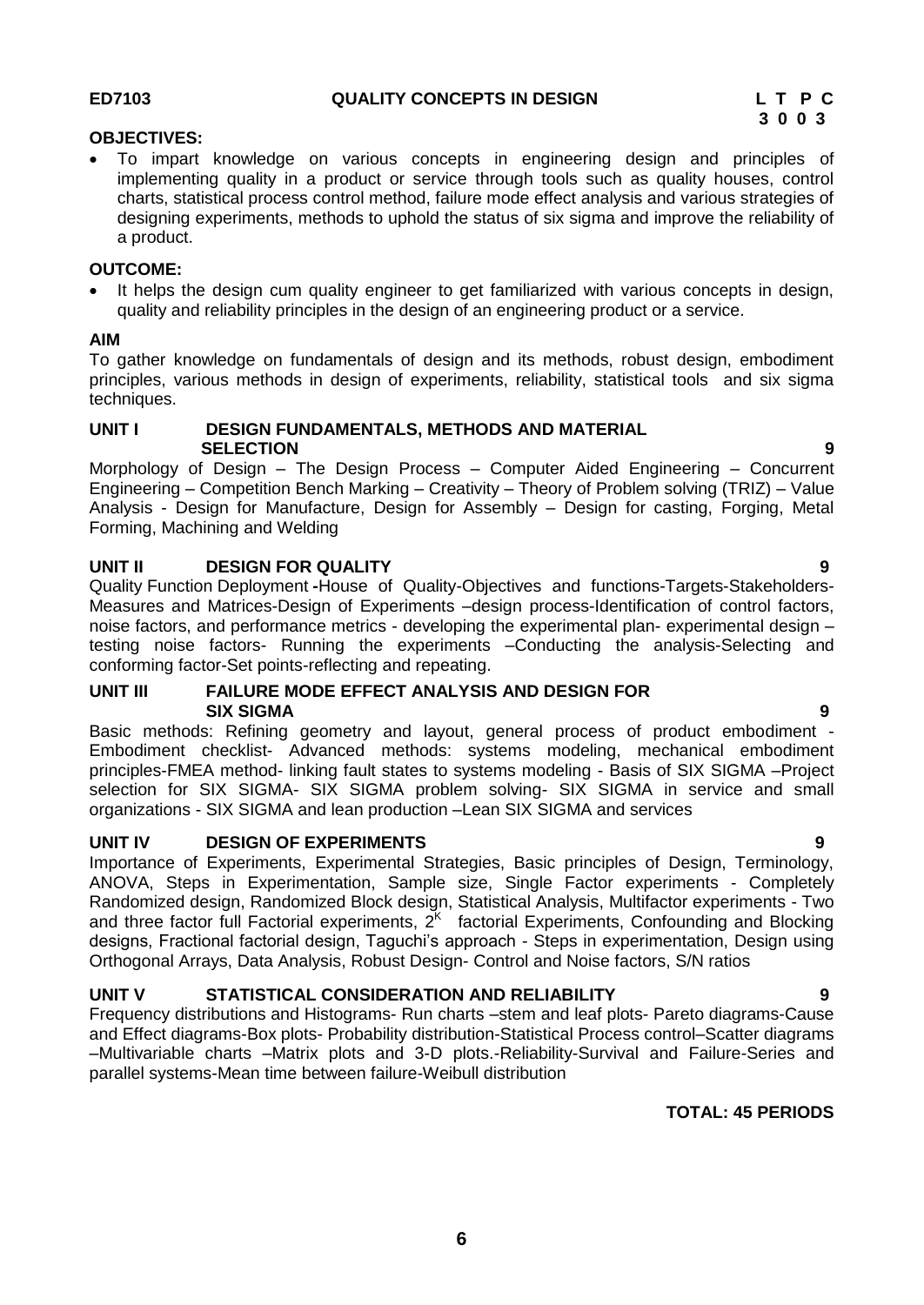# **REFERENCES**

- 1. Dieter, George E., "Engineering Design A Materials and Processing Approach", McGraw Hill, International Editions, Singapore, 2000.
- 2. Product Design Techniques in Reverse Engineering and New Product Development, KEVIN OTTO & KRISTIN WOOD, Pearson Education (LPE), 2001.
- 3. Product Design And Development, KARL T. ULRICH, STEVEN D. EPPINGER, TATA McGRAW-HILL- 3<sup>rd</sup> Edition, 2003.
- 4. The Management and control of Quality-6<sup>th</sup> edition-James R. Evens, William M Lindsay Pub:son south-western[\(www.swlearning.com\)](http://www.swlearning.com/)
- 5. Fundamentals of Quality control and improvement 2<sup>nd</sup> edition. AMITAVA MITRA. Pearson Education Asia, 2002.
- 6. Montgomery, D.C., Design and Analysis of experiments, John Wiley and Sons, 2003.
- 7. Phillip J.Rose, Taguchi techniques for quality engineering, McGraw Hill, 1996.

# <span id="page-6-0"></span>**ED7104 VIBRATION ANALYSIS AND CONTROL\*\***

# **OBJECTIVES:**

- To understand the Fundamentals of Vibration and its practical applications
- To understand the working principle and operations of various vibration measuring instruments
- To understand the various Vibration control strategies

# **OUTCOME:**

To make the students understand the basics of vibration, its importance in engineering field. Since vibration is a critical problem today in engineering industries, the students are equipped with the working operations of various vibration measuring instruments, vibration control and analysis techniques in the engineering field.

# **UNIT I FUNDAMENTALS OF VIBRATION 10**

Introduction -Sources Of Vibration-Mathematical Models- Displacement, velocity and Acceleration-Review Of Single Degree Freedom Systems -Vibration isolation Vibrometers and accelerometers - .Response To Arbitrary and non- harmonic Excitations – Transient Vibration –Impulse loads-Critical Speed Of Shaft-Rotor systems.

# **UNIT II TWO DEGREE FREEDOM SYSTEM 7**

Introduction-Free Vibration Of Undamped And Damped- Forced Vibration With Harmonic Excitation System –Coordinate Couplings And Principal Coordinates

# **UNIT III MULTI-DEGREE FREEDOM SYSTEM AND CONTINUOUS SYSTEM 9**

Multi Degree Freedom System –Influence Coefficients and stiffness coefficients- Flexibility Matrix and Stiffness Matrix – Eigen Values and Eigen Vectors-Matrix Iteration Method –Approximate Methods: Dunkerley, Rayleigh's, and Holzer Method -Geared Systems-Eigen Values & Eigen vectors for large system of equations using sub space, Lanczos method - Continuous System: Vibration of String, Shafts and Beams

# **UNIT IV VIBRATION CONTROL 9**

Specification of Vibration Limits –Vibration severity standards- Vibration as condition Monitoring tool-Vibration Isolation methods- -Dynamic Vibration Absorber, Torsional and Pendulum Type Absorber- Damped Vibration absorbers-Static and Dynamic Balancing-Balancing machines-Field balancing – Vibration Control by Design Modification- - Active Vibration Control

 **L T P C 3 0 2 4**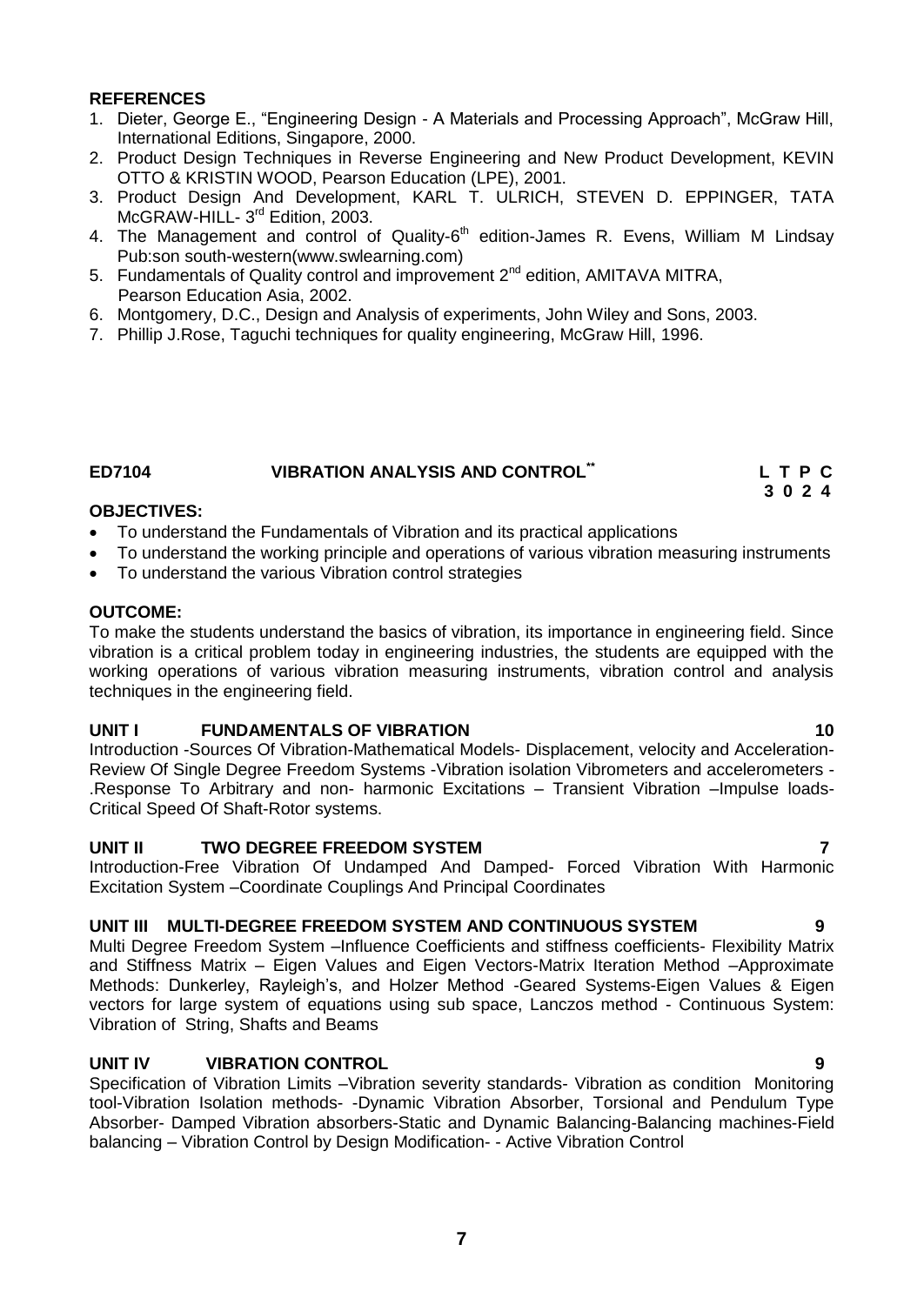# **UNIT V EXPERIMENTAL METHODS IN VIBRATION ANALYSIS 10**

Vibration Analysis Overview - Experimental Methods in Vibration Analysis.-Vibration Measuring Instruments - Selection of Sensors- Accelerometer Mountings. -Vibration Exciters-Mechanical, Hydraulic, Electromagnetic And Electrodynamics –Frequency Measuring Instruments-. System Identification from Frequency Response -Testing for resonance and mode shapes

# **T = 30, TOTAL: 75 PERIODS**

# **\*\* a Term Project must be given for Assessment – 3 (Compulsory)**

# **REFERENCES**

- 1. Rao, S.S.," Mechanical Vibrations," Addison Wesley Longman, 1995.
- 2. Thomson, W.T. "Theory of Vibration with Applications", CBS Publishers and Distributors, New Delhi, 1990
- 3. Ramamurti. V, "Mechanical Vibration Practice with Basic Theory", Narosa, New Delhi, 2000.
- 4. S. Graham Kelly & Shashidar K. Kudari, "Mechanical Vibrations", Tata McGraw–Hill
- <span id="page-7-0"></span>Publishing Com. Ltd New Delhi,2007

# **CD7111 CAD LABORATORY L T P C**

 **0 0 2 1**

# **OBJECTIVES:**

 To impart knowledge on how to prepare drawings for various mechanical components using any commercially available 3D modeling software's

# **OUTCOME:**

- With laboratory classes, it helps the students to get familiarized with the computer applications in design and preparing drawings for various mechanical components.
- **CAD** Introduction.
- **Sketcher**
- **Solid modeling** –Extrude, Revolve, Sweep, etc and Variational sweep, Loft ,etc
- **Surface modeling** –Extrude, Sweep, Trim ..etc and Mesh of curves, Free form etc
- **Feature manipulation** Copy, Edit, Pattern, Suppress, History operations etc.
- **Assembly**-Constraints, Exploded Views, Interference check
- **Drafting**-Layouts, Standard & Sectional Views, Detailing & Plotting.

Exercises in Modeling and drafting of Mechanical Components - Assembly using Parametric and feature based Packages like PRO-E / SOLID WORKS /CATIA / NX etc

# **TOTAL: 30 PERIODS**

# <span id="page-7-1"></span>**ED7201 FINITE ELEMENT METHODS IN MECHANICAL DESIGN L T P C**

 **3 1 0 4**

# **OBJECTIVES:**

 To develop a thorough understanding of the basic principles of the finite element analysis techniques with an ability to effectively use the tools of the analysis for solving practical problems arising in engineering design

# **OUTCOME:**

Upon understanding this course the students will be able to

 Understand how to mathematically model physical systems and solve using numerical techniques.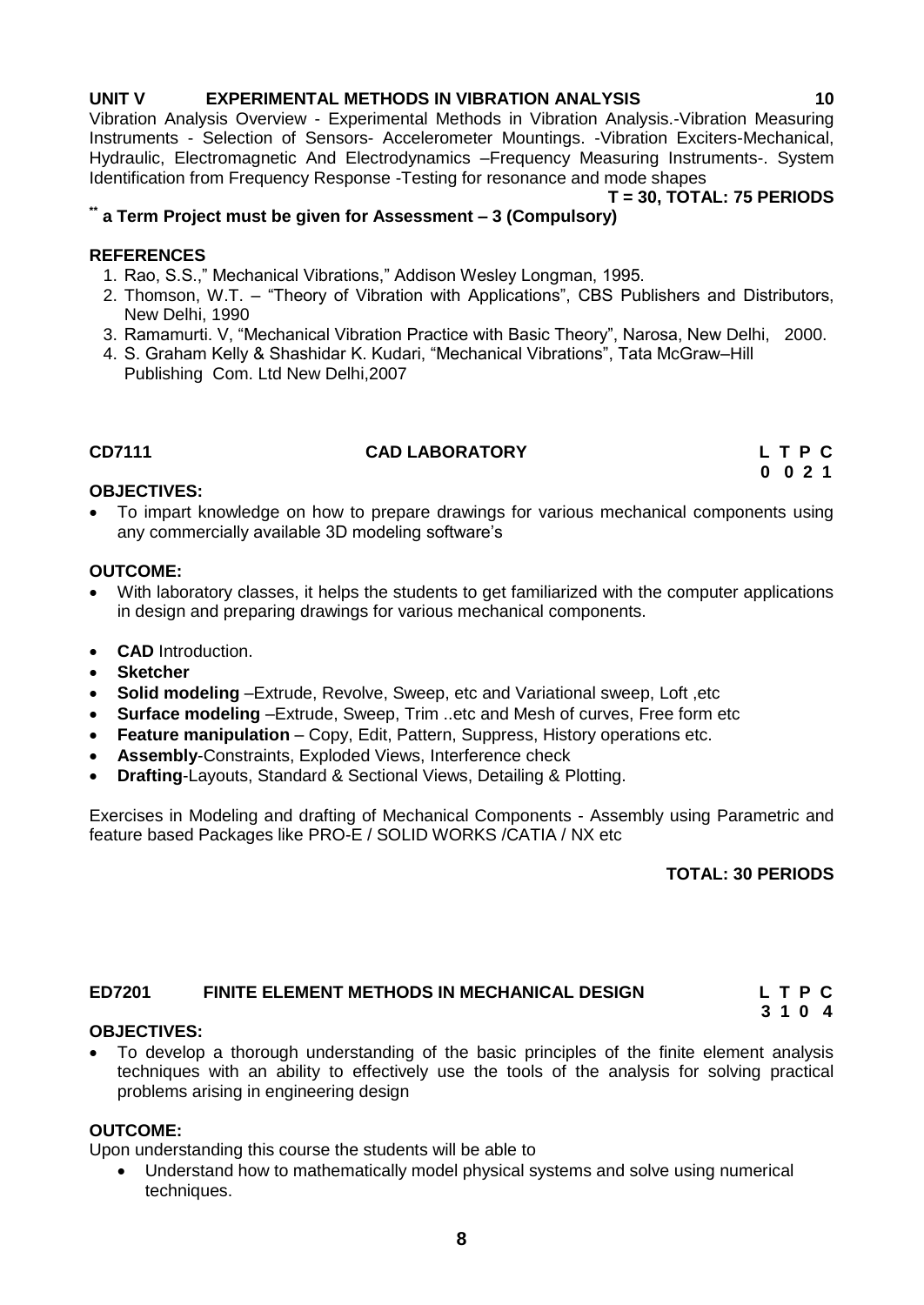- Select appropriate element and boundary conditions for various 1D, 2D Boundary problems.
- Apply various solution techniques to solve Boundary value problems and Eigen value problems

**UNIT I FINITE ELEMENT ANALYSIS OF ONE DIMENSIONAL PROBLEMS 11+3** Historical Background – Weighted Residual Methods - Basic Concept of FEM – Variational Formulation of B.V.P. – Ritz Method – Finite Element Modelling – Element Equations – Linear and Quadratic Shape functions – Bar, Beam Elements – Bars and beams of arbitrary orientation - Applications to Heat Transfer problems.

**UNIT II FINITE ELEMENT ANALYSIS OF TWO DIMENSIONAL PROBLEMS 10+3** Basic Boundary Value Problems in two-dimensions – Triangular, quadrilateral, higher order elements – Poisson's and Laplace's Equation – Weak Formulation – Element Matrices and Vectors – Application to scalar variable problem

Introduction to Theory of Elasticity – Plane Stress – Plane Strain and Axisymmetric Formulation – Principle of virtual work – Element matrices using energy approach – Examples related to one-dimensional and two-dimensional problems.

# UNIT III ISO-PARAMETRIC FORMULATION **843**

Natural Co-ordinate Systems – Lagrangian Interpolation Polynomials – Isoparametric Elements – Formulation – Numerical Integration – Gauss quadrature – one-, two- and three-dimensional triangular elements formulation – rectangular elements – Serendipity elements - Illustrative Examples.

# **UNIT IV SOLUTION TECHNIQUES 8+3**

Inversion Method, Decomposition Method, Banded Solver method, Skyline procedure method, Band width reduction Techniques, Front width Methods, Free meshing and Mapped Meshing

# **UNIT V** SPECIAL TOPICS 8+3

Dynamic Analysis – Equation of Motion – Mass & damping matrices – Free Vibration analysis – Natural frequencies of Longitudinal, Transverse and torsional vibration – Introduction to transient field problems. Non-linear analysis. Use of softwares – h & p elements – special element formulation – Solution techniques – Explicit & Implicit methods

# **T = 15, TOTAL: 75 PERIODS**

At the post-graduate level of instruction the contact hours are to be supplemented by self study by students. As for the examination, modelling considerations, choice of elements, boundary conditions, loading conditions, and basic procedures only need to be emphasized without expecting a complete numerical solution to practical problems.

# **REFERENCES**

**NOTE**

- 1. \*Zienkiewicz.O.C, Taylor.R.L,& Zhu,J.Z "The Finite Element Method: Its Basis & Fundamentals", Butterworth-Heinemann (An imprint of Elsevier), First printed in India 2007, India Reprint ISBN:978-81-312-1118-2, published by Elsevier India Pvt. Ltd., New Delhi.
- 2. \*\*Cook, R.D., Malkus, D. S., Plesha,M.E., and Witt,R.J " Concepts and Applications of Finite Element Analysis", Wiley Student Edition, 4<sup>th</sup> Edition, First Reprint 2007, Authorized reprint by Wiley India(P) Ltd., New Delhi, ISBN-13 978-81-265-1336-9
- 3. \*\*\* Zienkiewicz.O.C, Taylor.R.L "The Finite Element Method" McGraw Hill International Editions, Fourth Edition, 1991, Volume 2 (Chapters 7&8)
- 4. Reddy, J.N., "Introduction to Non-Linear Finite Element Analysis", Oxford Uniiversity Press, 2008
- 5. Rao,S.S., "The Finite Element Method in Engineering", Butterworth-Heinemann(An imprint of Elsevier), reprinted 2006,2007, Published by Elsevier India Pvt. Ltd., New Delhi, Indian Reprint ISBN: 978-81-8147-885-6
- 6. Huebner,K.H., Dewhirst,D.L.,Smith,D.E & Byron,T.G., "The Finite Element Method for Engineers", Wiley Student Edition, Fourth Edition 2004,John Wiley&Sons(Asia)Pve.Ltd., ISBN: 9812-53-154-8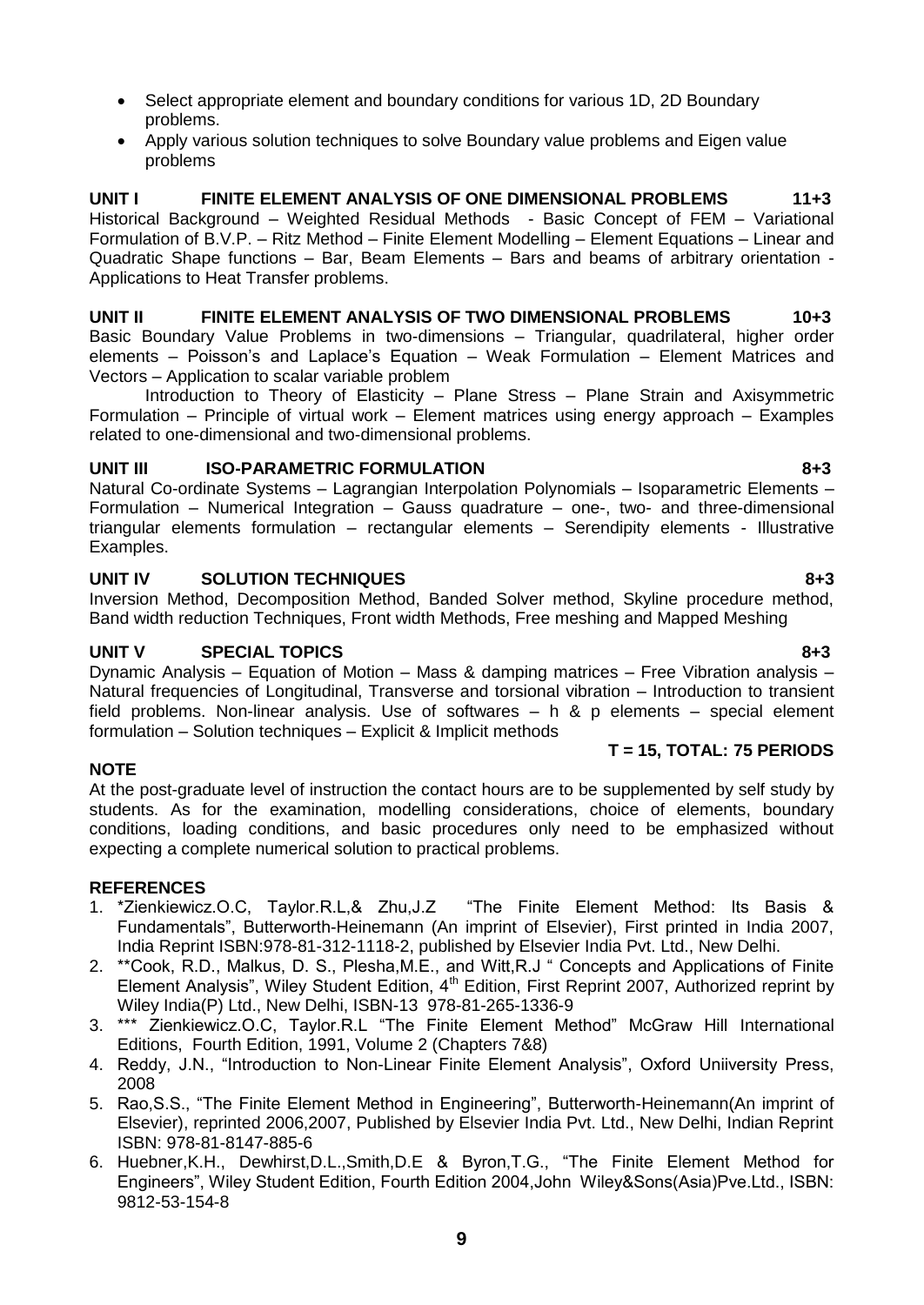**10**

7. Ramamurthi, V., "Finite Element Method in Machine Design", Narosa Publishing House, January 2009, ISBN: 978-81-7319-965-3

### <span id="page-9-0"></span>**ED7202 MECHANISMS DESIGN AND SIMULATION\*\* L T P C 3 0 2 4**

# **OBJECTIVES:**

 To develop a thorough understanding of the various mechanisms and its design and simulation with an ability to effectively use the mechanisms in real life problems.

# **OUTCOME:**

• It helps the students to get familiarized with the advanced mechanisms which are necessary to design and simulate mechanisms.

# **UNIT I INTRODUCTION 9**

Review of fundamentals of kinematics-classifications of mechanisms-components of mechanisms – mobility analysis – formation of one D.O.F. multi loop kinematic chains, Network formula – Gross motion concepts-Basic kinematic structures of serial and parallel robot manipulators-Compliant mechanisms-Equivalent mechanisms.

### **UNIT II KINEMATIC ANALYSIS 9**

Position Analysis – Vector loop equations for four bar, slider crank, inverted slider crank, geared five bar and six bar linkages. Analytical methods for velocity and acceleration Analysis– four bar linkage jerk analysis. Plane complex mechanisms-auxiliary point method. Spatial RSSR mechanism-Denavit-Hartenberg Parameters – Forward and inverse kinematics of robot manipulators.

# **UNIT III PATH CURVATURE THEORY, COUPLER CURVE 9**

Fixed and moving centrodes, inflection points and inflection circle. Euler Savary equation, graphical constructions – cubic of stationary curvature. Four bar coupler curve-cusp-crunodecoupler driven six-bar mechanisms-straight line mechanisms

# **UNIT IV SYNTHESIS OF FOUR BAR MECHANISMS 9**

Type synthesis – Number synthesis – Associated Linkage Concept. Dimensional synthesis – function generation, path generation, motion generation. Graphical methods-Pole techniqueinversion technique-point position reduction-two, three and four position synthesis of four- bar mechanisms. Analytical methods- Freudenstein's Equation-Bloch's Synthesis.

### **UNIT V SYNTHESIS OF COUPLER CURVE BASED MECHANISMS & CAM MECHANISMS 9**

Cognate Lingages-parallel motion Linkages. Design of six bar mechanisms-single dwell-double dwell-double stroke. Geared five bar mechanism-multi-dwell. Cam Mechanisms- determination of optimum size of cams. Mechanism defects.

Study and use of Mechanism using Simulation Soft-ware packages. Students should design and fabricate a mechanism model as term project.

# **T = 30, TOTAL: 75 PERIODS**

# **\*\* a Term Project must be given for Assessment – 3 (Compulsory)**

# **REFERENCES**

- 1. Robert L.Norton., "Design of Machinery",Tata McGraw Hill, 2005.
- 2. Sandor G.N., and Erdman A.G., "Advanced Mechanism Design Analysis and Synthesis", Prentice Hall, 1984.
- 3. Uicker, J.J., Pennock, G. R. and Shigley, J.E., "Theory of Machines and Mechanisms", Oxford University Press, 2005.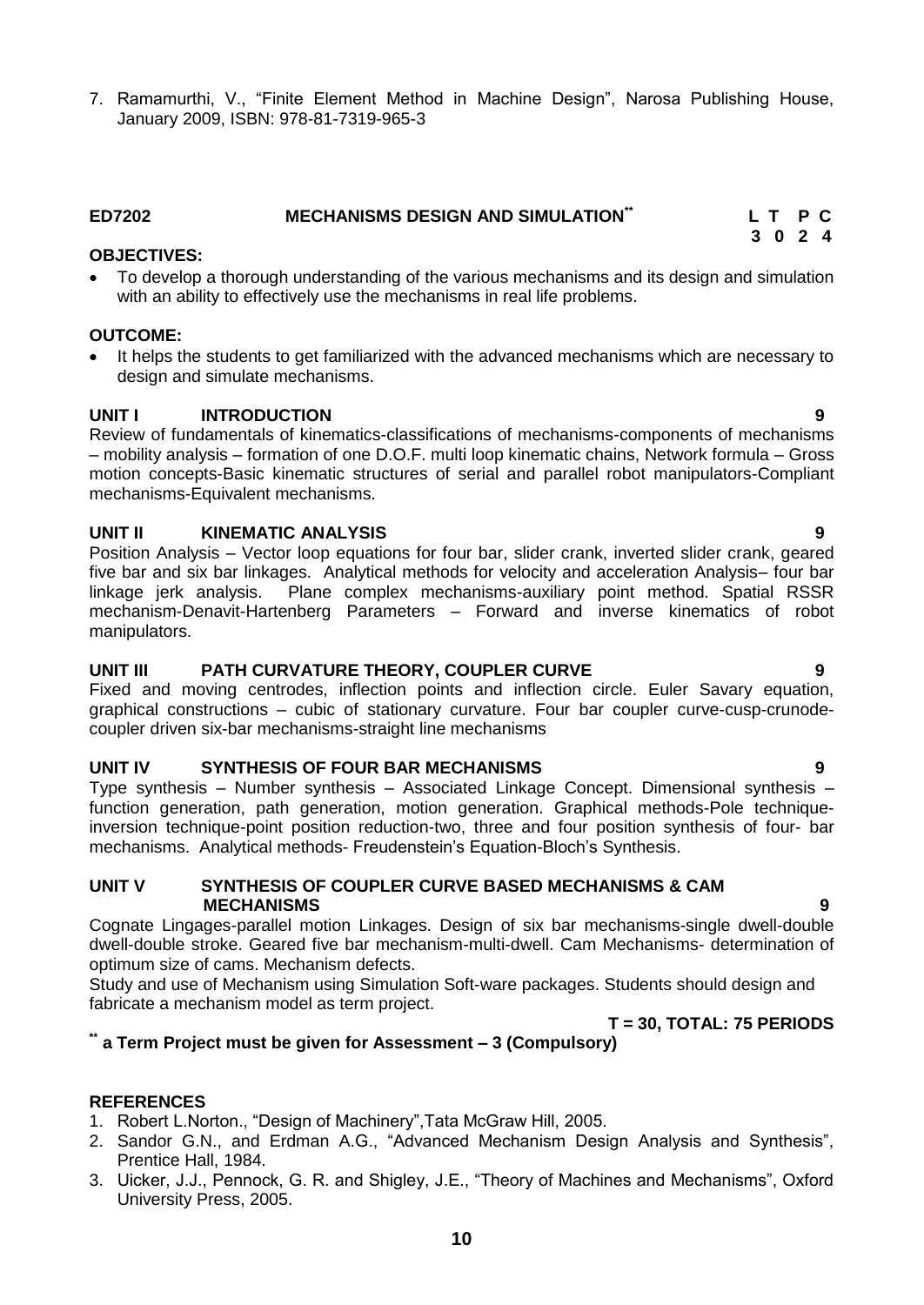- 4. Amitabha Ghosh and Asok Kumar Mallik, "Theory of Mechanism and Machines", EWLP, Delhi, 1999.
- 5. Kenneth J, Waldron, Gary L. Kinzel, "Kinematics, Dynamics and Design of Machinery", John Wiley-sons, 1999.
- 6. Ramamurti, V., "Mechanics of Machines", Narosa, 2005.

# **CD7201 COMPUTER AIDED TOOLS L T P C**

### **OBJECTIVES:**

 The purpose of this course is to make the students to get familiarized with various computer aided tools that can be implemented in various industrial applications

### **OUTCOME:**

 It helps the students to get familiarized with computer aided tools for various industrial applications which includes manufacturing, process planning, inspection, data management and reverse engineering.

# <span id="page-10-0"></span>**UNIT I COMPUTER AIDED MANUFACTURING 9**

Manufacturing Processes – Removing, Forming, Deforming and joining – Integration Requirements. Integrating CAD, NC and CAM – Machine tools – Point to point and continuous path machining, NC, CNC and DNC – NC Programming – Basics, Languages, G Code, M Code, APT – Tool path generation and verification – CAD/CAM NC Programming – Production Control – Cellular Manufacturing

# **UNIT II COMPUTER AIDED PROCESS PLANNING 9**

Role of process planning in CAD/CAM Integration – Computer Aided Process Planning – Development, Benefits, Model and Architecture – CAPP Approaches – Variant, Generative and Hybrid – Process and Planning systems – CAM-I, D-CLASS and CMPP – Criteria in selecting a CAPP System.

# **UNIT III COMPUTER AIDED INSPECTION 9**

Engineering Tolerances – Need for Tolerances – Conventional Tolerances – FITS and LIMITS – Tolerance Accumulation and Surface quality – Geometric Tolerances – Tolerances Practices in design, Drafting and manufacturing – Tolerance Analysis – Tolerance synthesis – Computer Aided Quality control – Contact Inspection Methods – Non Contact Inspection Methods - Non optical.

# **UNIT IV REVERSE ENGINEERING 9**

Scope and tasks of Reverse Engineering – Domain Analysis – Process Duplicating – Tools for RE – Developing Technical data – Digitizing techniques – Construction of surface model – Solid part model – Characteristic evaluation – Software's and its application – CMM and its feature capturing – surface and solid modeling.

# **UNIT V DATA MANAGEMENT 9**

Strategies for Reverse Engineering Data management – Software application – Finding renewable software components – Recycling real time embedded software – Design experiments to evaluate a RE tools – Rule based detection for RE user interface – RE of assembly programs

# **REFERENCES**

- 1. Ibrahim Zeid and R. Sivasubramanian, "CAD/CAM Theory and Practice", Revised First special Indian Edition, Tata Mc Graw Hill Publication, 2007
- 2. Catherine A. Ingle, "Reverse Engineering", Tata Mc Graw Hill Publication, 1994
- 3. Ibrahim Zeid, "Mastering CAD/CAM", special Indian Edition, Tata Mc Graw Hill Publication, 2007
- 4. David D. Bedworth, Mark R. Henderson, Philp M. Wolfe, "Computer Integrated Design and manufacturing", Mc Graw Hill International series, 1991

**TOTAL: 45 HOURS**

 **3 0 0 3**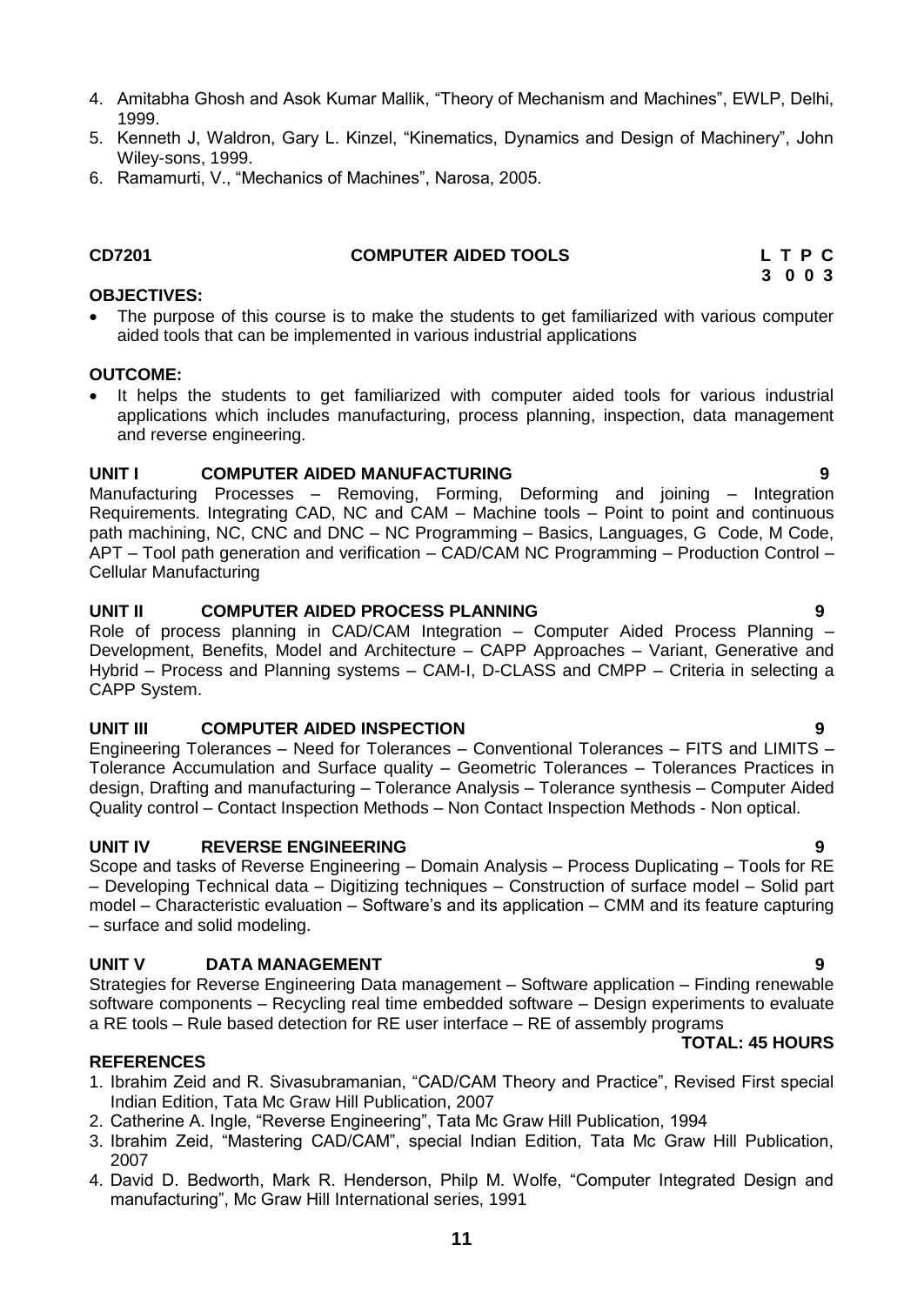- 5. Linda Wills, "Reverse Engineering" Kluwer Academic Press, 1996
- 6. Donald R. Honra, "Co-ordinate measurement and reverse Engineering, American Gear Manufacturers Association.

### <span id="page-11-0"></span>**ED7204 INTEGRATED MECHANICAL DESIGN\*\* L T P C (Use of Approved Data Book is Permitted) 3 1 0 4**

### **OBJECTIVES:**

 To know the integrated design procedure of different machine elements for mechanical applications.

### **OUTCOME:**

 This will familiarize the students with the concepts of integration of design of machines and structures.

### **UNIT I FUNDAMENTALS AND DESIGN OF SHAFTS 8**

Phases of design – Standardization and interchangeability of machine elements - Process and Function Tolerances – Individual and group tolerances – Selection of fits for different design situations – Design for assembly and modular constructions – Concepts of integration –BIS, ISO, DIN, BS, ASTM Standards.

Oblique stresses – Transformation Matrix – Principal stresses – Maximum shear stress - Theories of Failure – Ductile vs. brittle component design -

Analysis and Design of shafts for different applications – integrated design of shaft, bearing and casing – Design for rigidity

# **UNIT II** DESIGN OF GEARS AND GEAR BOXES 12

Principles of gear tooth action – Gear correction – Gear tooth failure modes – Stresses and loads – Component design of spur, helical, bevel and worm gears – Design for sub assembly – Integrated design of speed reducers and multi-speed gear boxes – application of software packages.

# **UNIT III BRAKES & CLUTCHES 7**

Dynamics and thermal aspects of brakes and clutches – Integrated design of brakes and clutches for machine tools, automobiles and mechanical handling equipments.

# **UNIT IV INTEGRATED DESIGN 18**

Integrated Design of systems consisting of shaft, bearings, springs, motor, gears, belt, rope, chain, pulleys, Cam & Follower, flywheel etc. Example - Design of Elevators, Escalators, Gear Box, Valve gear Mechanisms, Machine Tools

### **T = 15, TOTAL: 60 PERIODS**

### **The Pattern of Question Paper will consist one Question from Unit – 4 for 50% of total marks.**

# **\*\* a Term Project must be given for Assessment – 3 (Compulsory) REFERENCES:**

- 1. Norton L. R., "Machine Design An Integrated Approach" Pearson Education, 2005
- 2. Newcomb, T.P. and Spur, R.T., "Automobile Brakes and Braking Systems", Chapman and Hall, 2<sup>nd</sup> Edition, 1975.
- 3. Maitra G.M., "Hand Book of Gear Design", Tata McGraw Hill, 1985.
- 4. Shigley, J.E., "Mechanical Engineering Design", McGraw Hill, 1986.
- 5. Prasad. L. V., "Machine Design", Tata McGraw Hill, New Delhi, 1992.
- 8. Alexandrov, M., Materials Handling Equipments, MIR Publishers, 1981.
- 9. Boltzharol, A., Materials Handling Handbook, The Ronald Press Company, 1958.

### **Approved Data Books**

- 1. P.S.G. Tech., "Design Data Book", Kalaikathir Achchagam, Coimbatore, 2003.
- 2. Lingaiah. K. and Narayana Iyengar, "Machine Design Data Hand Book", Vol. 1 & 2, Suma Publishers, Bangalore, 1983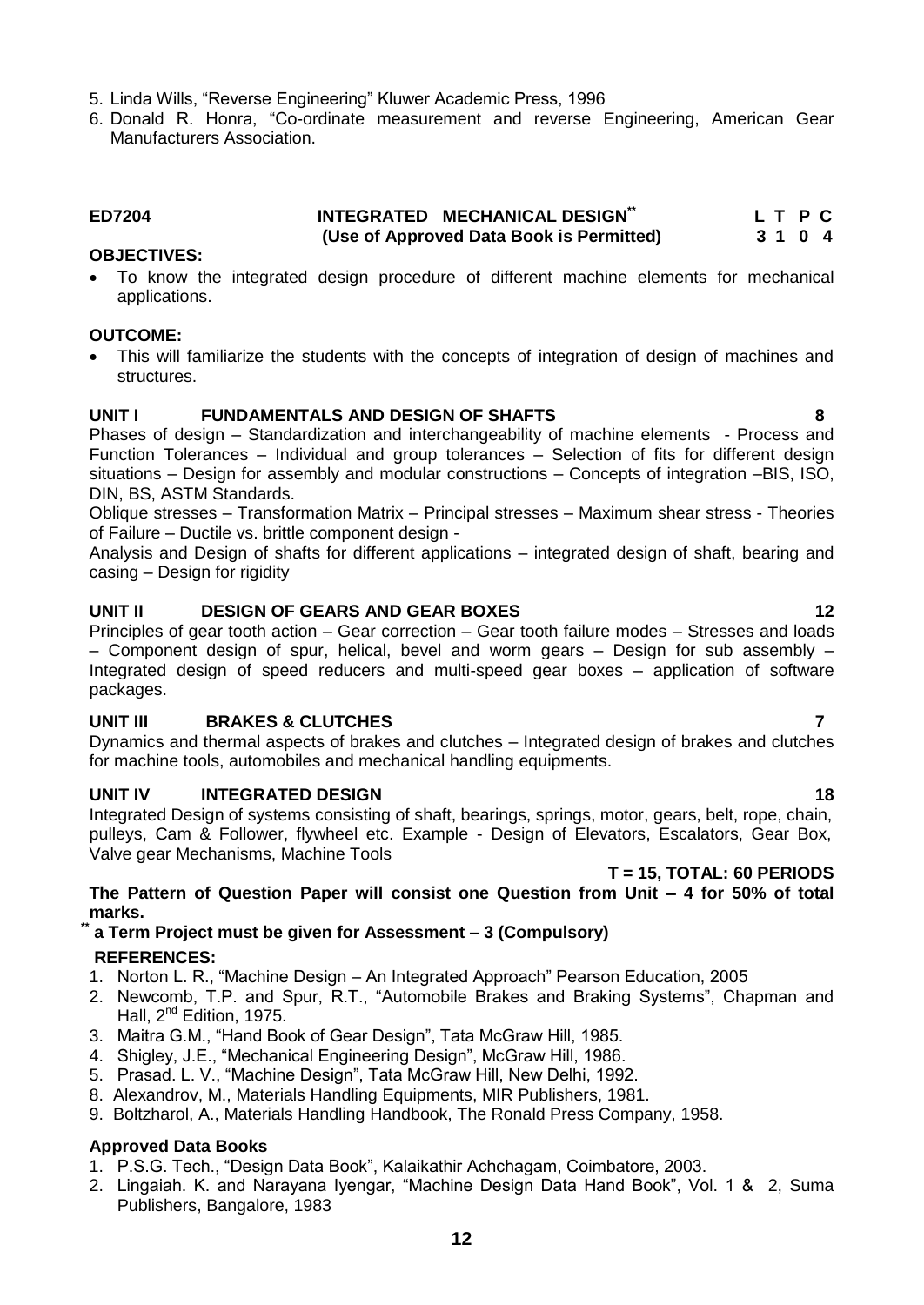### <span id="page-12-0"></span>**CD7211 ANALYSIS AND SIMULATION LABORATORY L T P C**

 **0 0 2 1**

### **OBJECTIVES:**

 At the end of this course the students would have developed a thorough understanding of the Computer Aided Finite Element Analysis packages with an ability to effectively use the tools of the analysis for solving practical problems arising in engineering design

### **OUTCOME:**

 It helps the students to get familiarized with the Computer Aided Finite Element Analysis packages which are necessary to solve the engineering problems numerically.

Analysis of Mechanical Components – Use of FEA Packages like ANSYS/ NASTRAN etc., Exercises shall include analysis of

- i) Machine elements under Static loads
- ii) Thermal Analysis of mechanical systems
- iii) Modal Analysis
- iv) Machine elements under Dynamic loads
- v) Non-linear systems

Use of kinematics and dynamics simulation software like ADAMS, MATLAB. Analysis of velocity and acceleration for mechanical linkages of different mechanisms.

### **TOTAL: 30 PERIODS**

### **CD7212 DESIGN PROJECT L T P C**

# **0 0 3 2**

### **OBJECTIVES:**

 The main objective is to give an opportunity to the student to achieve integrated mechanical design of a product through parts design assembly preparation of manufacturing drawings.

### **GUIDELINE FOR REVIEW AND EVALUATION**

Each students works under a project supervisor. The product system /component(s) to be designed may be decided in consultation with the supervisor and if possible with an industry. A project report to be submitted by the student which will be reviewed and evaluated for internal assessment by a Committee constituted by the Head of the Department. At the end of the semester examination the project work is evaluated based on oral presentation and the project report jointly by external and internal examiners **TOTAL : 45 PERIODS**

### **OUTCOMES:**

- Use of design principles and develop conceptual and engineering design of any components.
- Ability to integrate the parts design with assembly and ability to prepare manufacturing drawings.

# <span id="page-12-1"></span>**CD7001 RAPID PROTOTYPING AND TOOLING L T P C**

 **3 0 0 3**

### **OBJECTIVES:**

 At the end of this course the students would have developed a thorough understanding of the principle methods, areas of usage, possibilities and limitations as well as environmental effects of the Rapid Prototyping Technologies.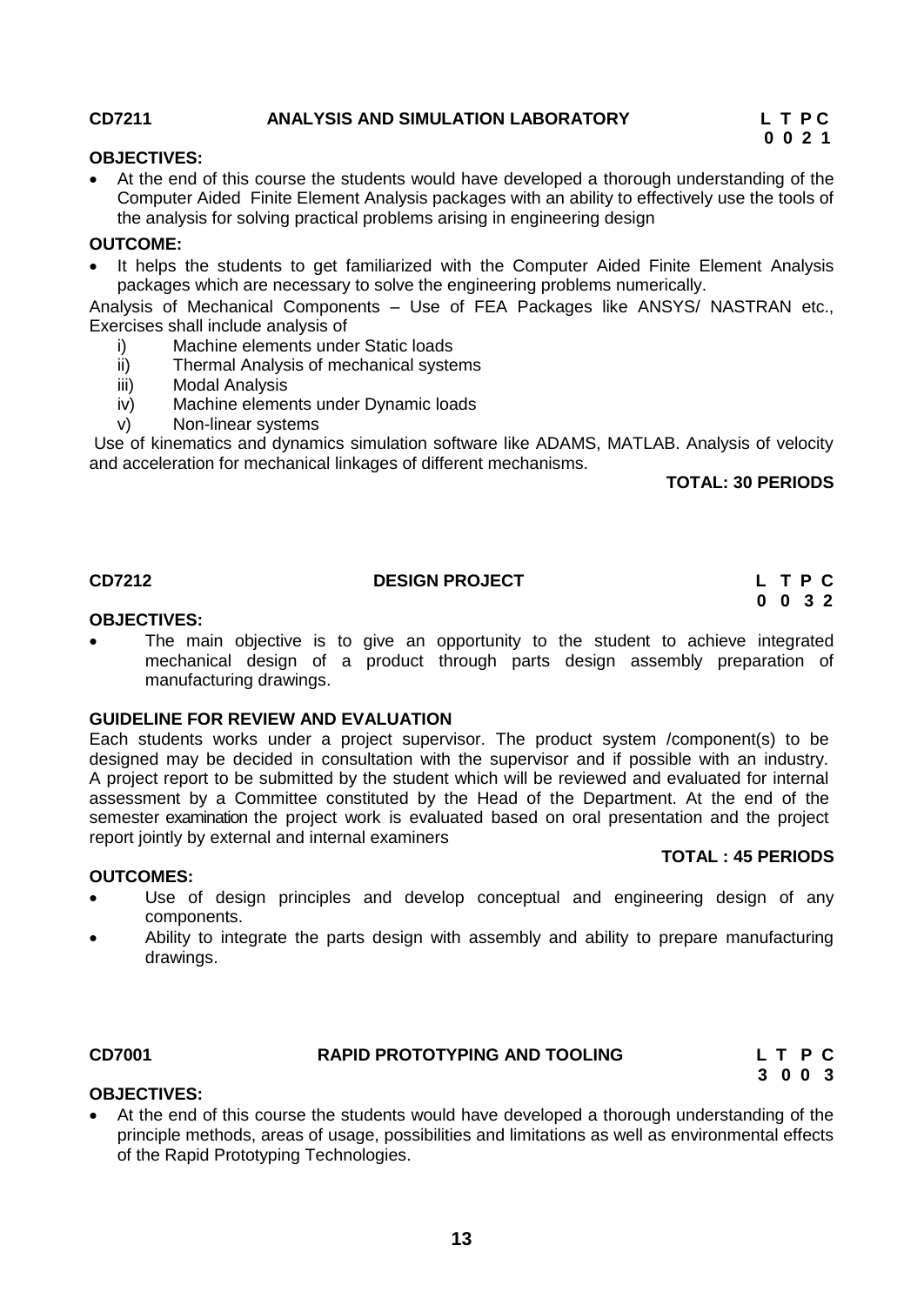**14**

# **OUTCOME:**

• It helps the students to get familiarized with the various methods of rapid prototyping technologies and rapid tooling.

# **UNIT I INTRODUCTION 7**

Need - Development of RP systems – RP process chain - Impact of Rapid Prototyping and Tooling on Product Development – Benefits- Applications – Digital prototyping - Virtual prototyping.

# **UNIT II LIQUID BASED AND SOLID BASED RAPID PROTOTYPING SYSTEMS 10**

Stereolithography Apparatus, Fused deposition Modeling, Laminated object manufacturing, Three dimensional printing: Working Principles, details of processes, products, materials, advantages, limitations and applications - Case studies.

# **UNIT III POWDER BASED RAPID PROTOTYPING SYSTEMS: 10**

Selective Laser Sintering, Direct Metal Laser Sintering, Three Dimensional Printing, Laser Engineered Net Shaping, Selective Laser Melting, Electron Beam Melting: Processes, materials, products, advantages, applications and limitations – Case Studies.

# **UNIT IV REVERSE ENGINEERING AND CAD MODELING 10**

Basic concept- Digitization techniques – Model Reconstruction – Data Processing for Rapid Prototyping: CAD model preparation, Data Requirements – geometric modeling techniques: Wire frame, surface and solid modeling – data formats - Data interfacing, Part orientation and support generation, Support structure design, Model Slicing and contour data organization, direct and adaptive slicing, Tool path generation.

# **UNIT V RAPID TOOLING 8**

Classification: Soft tooling, Production tooling, Bridge tooling; direct and indirect – Fabrication processes, Applications. Case studies - automotive, aerospace and electronic industries.

# **REFERENCES**

- 1. Rapid prototyping: Principles and applications, second edition, Chua C.K., Leong K.F., and Lim C.S., World Scientific Publishers, 2003.
- 2. Rapid Tooling: Technologies and Industrial Applications, Peter D.Hilton, Hilton/Jacobs, Paul F.Jacobs, CRC press, 2000.
- 3. Rapid prototyping, Andreas Gebhardt, Hanser Gardener Publications, 2003.
- 4. Rapid Prototyping and Engineering applications : A tool box for prototype development, Liou W.Liou, Frank W.Liou, CRC Press, 2007.
- 5. Rapid Prototyping: Theory and practice, Ali K. Kamrani, Emad Abouel Nasr, Springer, 2006

# <span id="page-13-0"></span>**ED7005 DESIGN OF MATERIAL HANDLING EQUIPMENTS L T P C (Use of Approved Data Book Is Permitted) 3 0 0 3**

# **OBJECTIVES:**

 To impart students on the need, use, application and design of different material handling techniques, equipments and machines used in common use and in industrial sector

# **OUTCOME:**

 The course would familiarize the student on the technique to select suitable material handling equiment and design them based on the need.

# **UNIT I MATERIALS HANDLING EQUIPMENT 5**

Types, selection and applications

**TOTAL: 45 PERIODS**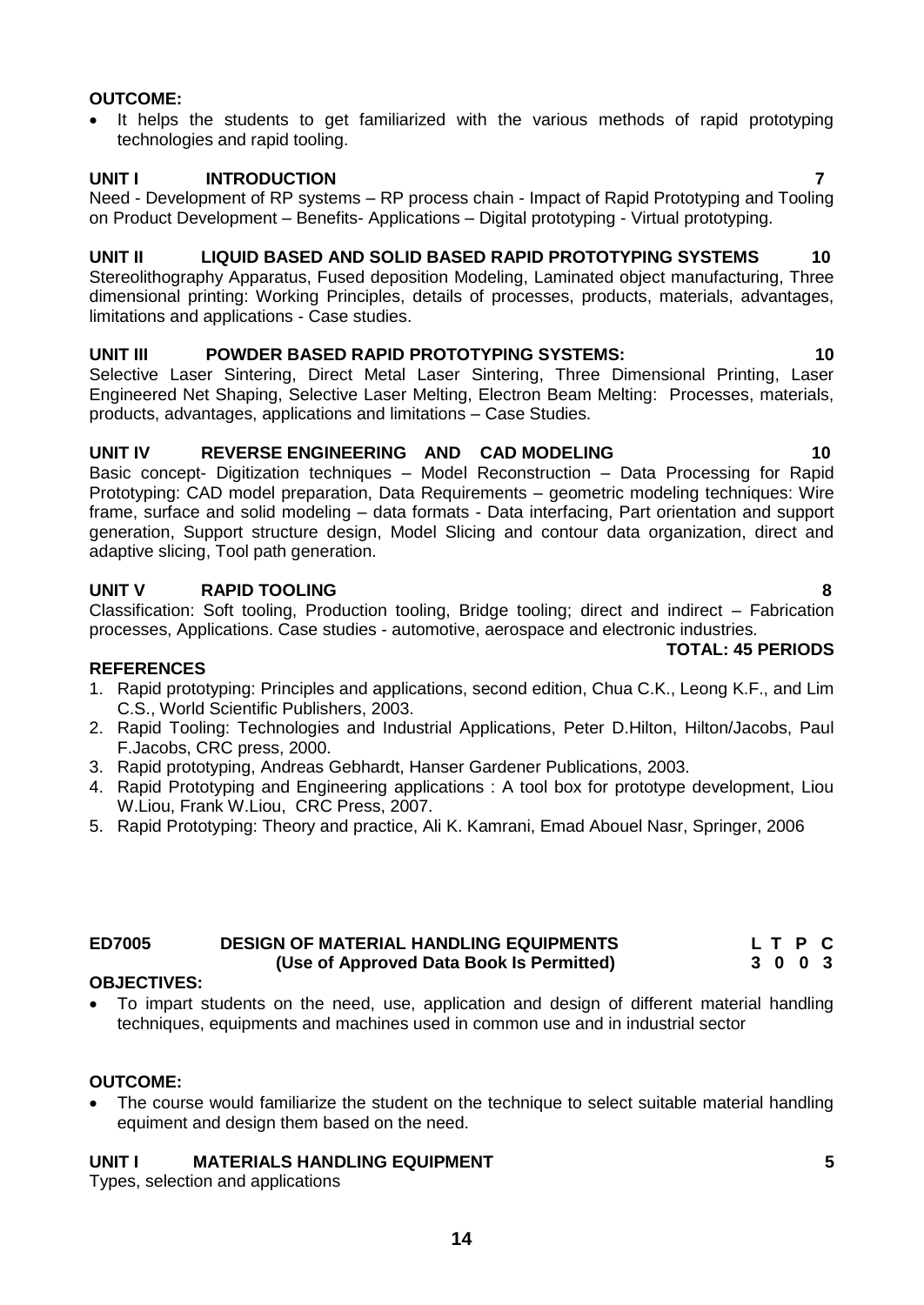# **15**

# **UNIT II DESIGN OF HOISTS 10**

Design of hoisting elements: Welded and roller chains - Hemp and wire ropes - Design of ropes, pulleys, pulley systems, sprockets and drums, Load handling attachments. Design of forged hooks and eye hooks – crane grabs - lifting magnets - Grabbing attachments - Design of arresting gear - Brakes: shoe, band and cone types.

# **UNIT III DRIVES OF HOISTING GEAR** 10

Hand and power drives - Traveling gear - Rail traveling mechanism - cantilever and monorail cranes - slewing, jib and luffing gear - cogwheel drive - selecting the motor ratings.

# **UNIT IV CONVEYORS** 10

Types - description - design and applications of Belt conveyors, apron conveyors and escalators Pneumatic conveyors, Screw conveyors and vibratory conveyors.

# **UNIT V ELEVATORS 10**

Bucket elevators: design - loading and bucket arrangements - Cage elevators - shaft way, guides, counter weights, hoisting machine, safety devices - Design of fork lift trucks.  **TOTAL: 45 PERIODS**

# **REFERENCES**

1. Rudenko, N., Materials handling equipment, ELnvee Publishers, 1970.

- 2. Spivakovsy, A.O. and Dyachkov, V.K., Conveying Machines, Volumes I and II, MIR Publishers, 1985.
- 3. Alexandrov, M., Materials Handling Equipments, MIR Publishers, 1981.
- 4. Boltzharol, A., Materials Handling Handbook, The Ronald Press Company, 1958.
- 5. P.S.G. Tech., "Design Data Book", Kalaikathir Achchagam, Coimbatore, 2003.
- 6. Lingaiah. K. and Narayana Iyengar, "Machine Design Data Hand Book", Vol.1 & 2, Suma Publishers, Bangalore, 1983

# <span id="page-14-0"></span>**ED7002 ENGINEERING FRACTURE MECHANICS L T P C**

# **OBJECTIVES:**

- To impart knowledge on mechanics of cracked components of different modes by which these components fail under static load conditions.
- To impart knowledge on mechanics of cracked components of different modes by which these components fail under fatigue load conditions.

# **OUTCOME:**

- It helps the engineers to get familiarized with the design of components that contain crack under static load condition.
- It helps the engineers to get familiarized with the design of components that contain crack and its growth under fatigue load condition.

# **UNIT I ELEMENTS OF SOLID MECHANICS 9**

The geometry of stress and strain, elastic deformation, plastic and elasto-plastic deformation - limit analysis – Airy's function – field equation for stress intensity factor.

# **UNIT II STATIONARY CRACK UNDER STATIC LOADING 9**

Two dimensional elastic fields – Analytical solutions yielding near a crack front – Irwin's approximation - plastic zone size – Dugdaale model – determination of J integral and its relation to crack opening displacement.

# **UNIT III ENERGY BALANCE AND CRACK GROWTH 9**

# **3 0 0 3**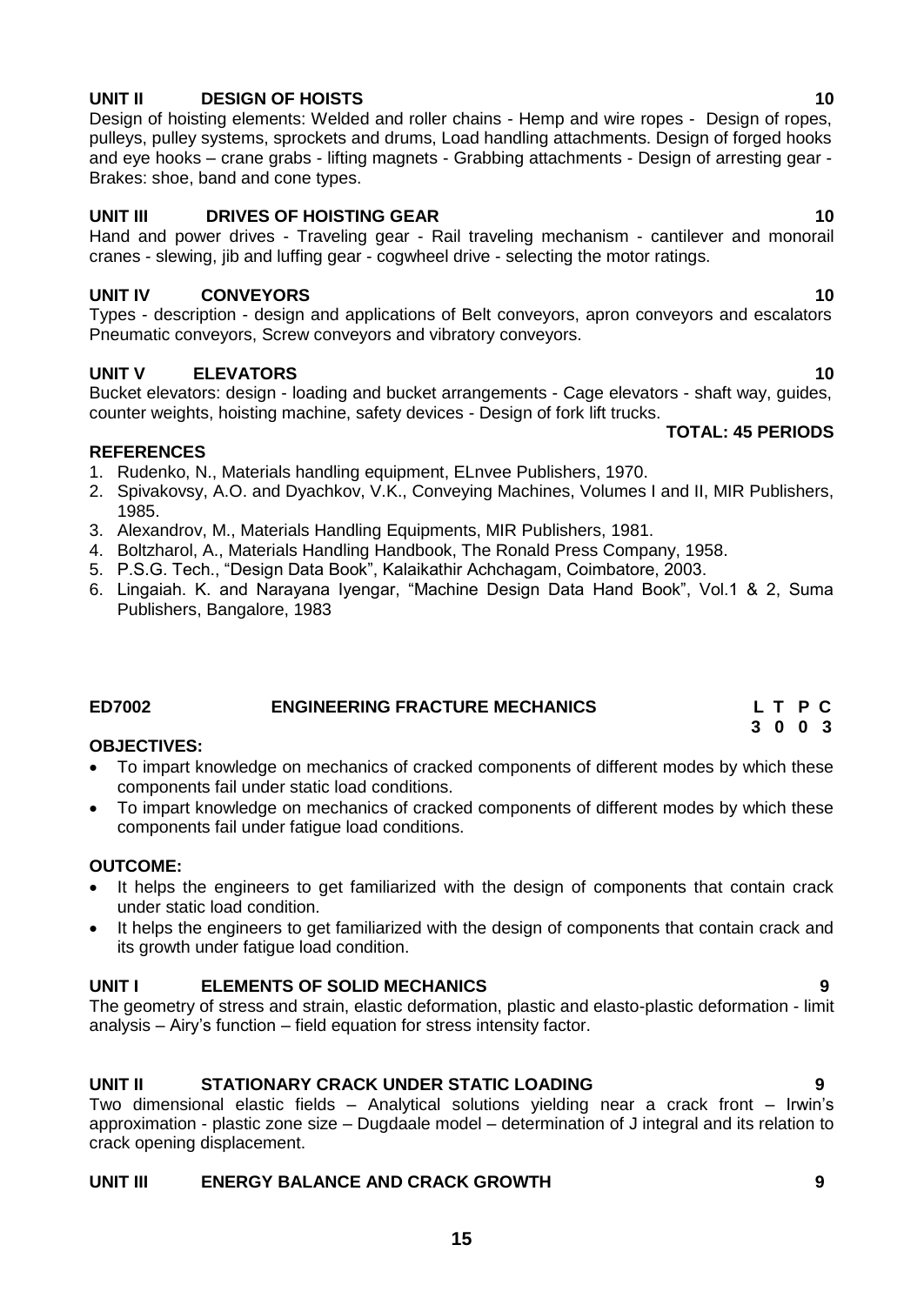Griffith analysis – stable and unstable crack growth –Dynamic energy balance – crack arrest mechanism –K1c test methods - R curves - determination of collapse load.

# **UNIT IV FATIGUE CRACK GROWTH CURVE 9**

Empirical relation describing crack growth law  $-$  life calculations for a given load amplitude  $$ effects of changing the load spectrum -- rain flow method– external factors affecting the K1c values.- leak before break analysis.

# **UNIT V APPLICATIONS OF FRACTURE MECHANICS 9**

Crack Initiation under large scale yielding – thickness as a design parameter – mixed mode fractures - crack instability in thermal and residual stress fields - numerical methods

### **TOTAL : 45 PERIODS**

- 1. David Broek, "Elementary Engineering Fracture Mechanics ", Fifthoff and Noerdhoff International Publisher, 1978.
- 2. Kare Hellan, "Introduction of Fracture Mechanics", McGraw-Hill Book Company, 1985.
- 3. Preshant Kumar, "Elements of Fracture Mechanics", Wheeler Publishing, 1999.
- 4. John M.Barson and Stanely T.Rolfe Fatigue and fracture control in structures Prentice hall Inc. Englewood cliffs. 1977
- 5. Tribikram Kundu, "Fundamentals of Fracture Mechanics", Ane Books Pvt. Ltd. New Delhi/ CRC Press, 1<sup>st</sup> Indian Reprint, 2012

# **ED7003 COMPOSITE MATERIALS AND MECHANICS L T P C**

# **OBJECTIVES:**

**REFERENCES**

- To understand the fundamentals of composite material strength and its mechanical behavior
- Understanding the analysis of fiber reinforced Laminate design for different combinations of plies with different orientations of the fiber.

<span id="page-15-0"></span> **3 0 0 3** 

- Thermo-mechanical behavior and study of residual stresses in Laminates during processing.
- Implementation of Classical Laminate Theory (CLT) to study and analysis for residual stresses in an isotropic layered structure such as electronic chips.

### **OUTCOME:**

 At the end of the course the students will be in position to understand the mechanics and design related to layered components such as fiber reinforced polymer composites, isotropic layered structures (example electronic chips) etc and its manufacturing methodologies.

# **UNIT I** INTRODUCTION TO COMPOSITE MATERIALS 10

Definition-Matrix materials-polymers-metals-ceramics - Reinforcements: Particles, whiskers, inorganic fibers, metal filaments- ceramic fibers- fiber fabrication- natural composite wood, Jute - Advantages and drawbacks of composites over monolithic materials. Mechanical properties and applications of composites, Particulate-Reinforced composite Materials, Dispersion-Strengthened composite, Fiber-reinforced composites Rule of mixtures-Characteristics of fiber-Reinforced composites, Manufacturing fiber and composites,

### **UNIT II MANUFACTURING OF COMPOSITES 10**

Manufacturing of Polymer Matrix Composites (PMCs)-handlay-up, spray technique, filament winding, Pultrusion, Resin Transfer Moulding (RTM)-, bag moulding, injection moulding, Sandwich Mould Composites (SMC) - Manufacturing of Metal Matrix Composites (MMCs) - Solid state, liquid state,vapour state processing, Manufacturing of Ceramic Matrix Composites (CMCs) –hot pressing-reaction bonding process-infiltration technique, direct oxidation- interfaces

# **UNIT III INTRODUCTION, LAMINA CONSTITUTIVE EQUATIONS 12**

Lamina Constitutive Equations: Lamina Assumptions – Macroscopic Viewpoint. Generalized Hooke's Law. Reduction to Homogeneous Orthotropic Lamina – Isotropic limit case, Orthotropic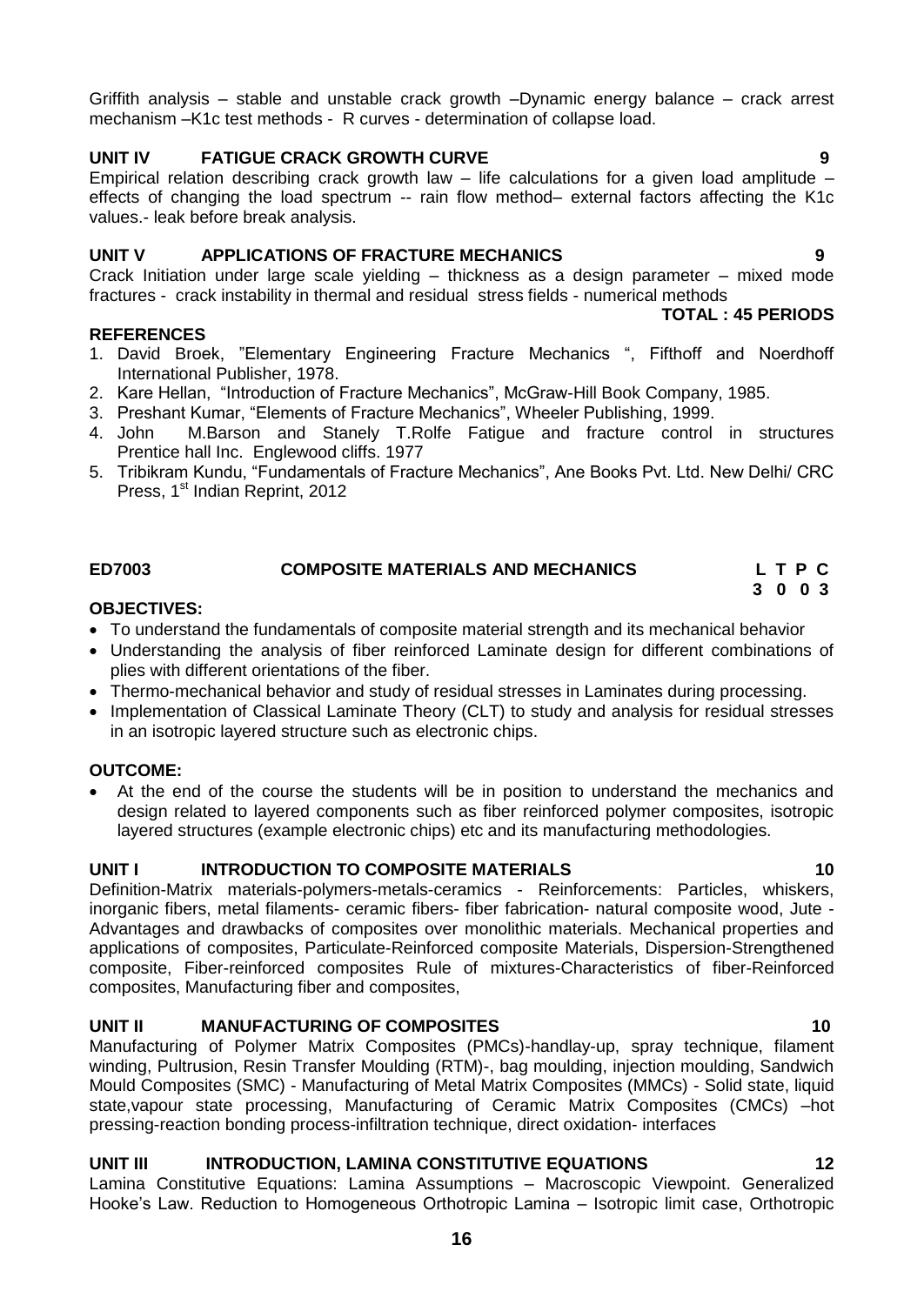Stiffness matrix (Q<sub>ii</sub>), Definition of stress and Moment Resultants. Strain Displacement relations. Basic Assumptions of Laminated anisotropic plates. Laminate Constitutive Equations – Coupling Interactions, Balanced Laminates, Symmetric Laminates, Angle Ply Laminates, Cross Ply Laminates. Laminate Structural Moduli. Evaluation of Lamina Properties from Laminate Tests. Quasi-Isotropic Laminates. Determination of Lamina stresses within Laminates.

### **UNIT IV LAMINA STRENGTH ANALYSIS AND ANALYSIS OF LAMINATED FLAT PLATES 8**

Introduction - Maximum Stress and Strain Criteria. Von-Misses Yield criterion for Isotropic Materials. Generalized Hill's Criterion for Anisotropic materials. Tsai-Hill's Failure Criterion for Composites. Tensor Polynomial (Tsai-Wu) Failure criterion. Prediction of laminate Failure Equilibrium Equations of Motion. Energy Formulations. Static Bending Analysis. Buckling Analysis. Free Vibrations – Natural Frequencies

# **UNIT V THERMAL ANALYSIS 5**

Assumption of Constant Co-efficient of Thermal Expansion (C.T.E.) - Modification of Hooke's Law. Modification of Laminate Constitutive Equations. Orthotropic Lamina C.T.E's. C.T.E's for special Laminate Configurations – Unidirectional, Off-axis, Symmetric Balanced Laminates, Zero C.T.E laminates, Thermally Quasi-Isotropic Laminates

# **TOTAL: 45 PERIODS**

# **REFERENCES**

- 1. Gibson, R.F., Principles of Composite Material Mechanics, McGraw-Hill, 1994, Second Edition - CRC press in progress.
- 2. Hyer, M.W., "Stress Analysis of Fiber Reinforced Composite Materials", McGraw-Hill, 1998
- 3. Issac M. Daniel and Ori Ishai, "Engineering Mechanics of Composite Materials", Oxford University Press-2006, First Indian Edition - 2007
- 4. Mallick, P.K., Fiber –"Reinforced Composites: Materials, Manufacturing and Design", Maneel Dekker Inc, 1993.
- 5. Halpin, J.C., "Primer on Composite Materials, Analysis", Techomic Publishing Co., 1984.
- 6. Agarwal, B.D., and Broutman L.J., "Analysis and Performance of Fiber Composites", John Wiley and Sons, New York, 1990.
- 7. Mallick, P.K. and Newman, S., (edition), "Composite Materials Technology: Processes and Properties", Hansen Publisher, Munish, 1990.
- 8. Madhujit Mukhopadhyay, "Mechanics of Composite Materials and Structures", University Press (India) Pvt. Ltd., Hyderabad, 2004 (Reprinted 2008)
- 9. Chung, Deborah D.L., "Composite Materials: Science and Applications", Ane Books Pvt. Ltd./Springer, New Delhi, 1<sup>st</sup> Indian Reprint, 2009

# <span id="page-16-0"></span>**ED7004 DESIGN OF HYDRAULIC AND PNEUMATIC SYSTEMS L T P C**

# **OBJECTIVES:**

 To impart students on the science, use and application of hydraulics and pneumatics as fluid power in Industry. Also to impart knowledge on the methodology of basic and advanced design of pneumatics and hydraulics systems.

# **OUTCOME:**

 It helps students to get knowledge on the need, use and application of fluid power and make them familiar to industrial design that lead to automation.

# **UNIT I OIL HYDRAULIC SYSTEMS AND HYDRAULIC ACTUATORS 5**

Hydraulic Power Generators – Selection and specification of pumps, pump characteristics. Linear and Rotary Actuators – selection, specification and characteristics.

# **UNIT II CONTROL AND REGULATION ELEMENTS 12**

**3 0 0 3**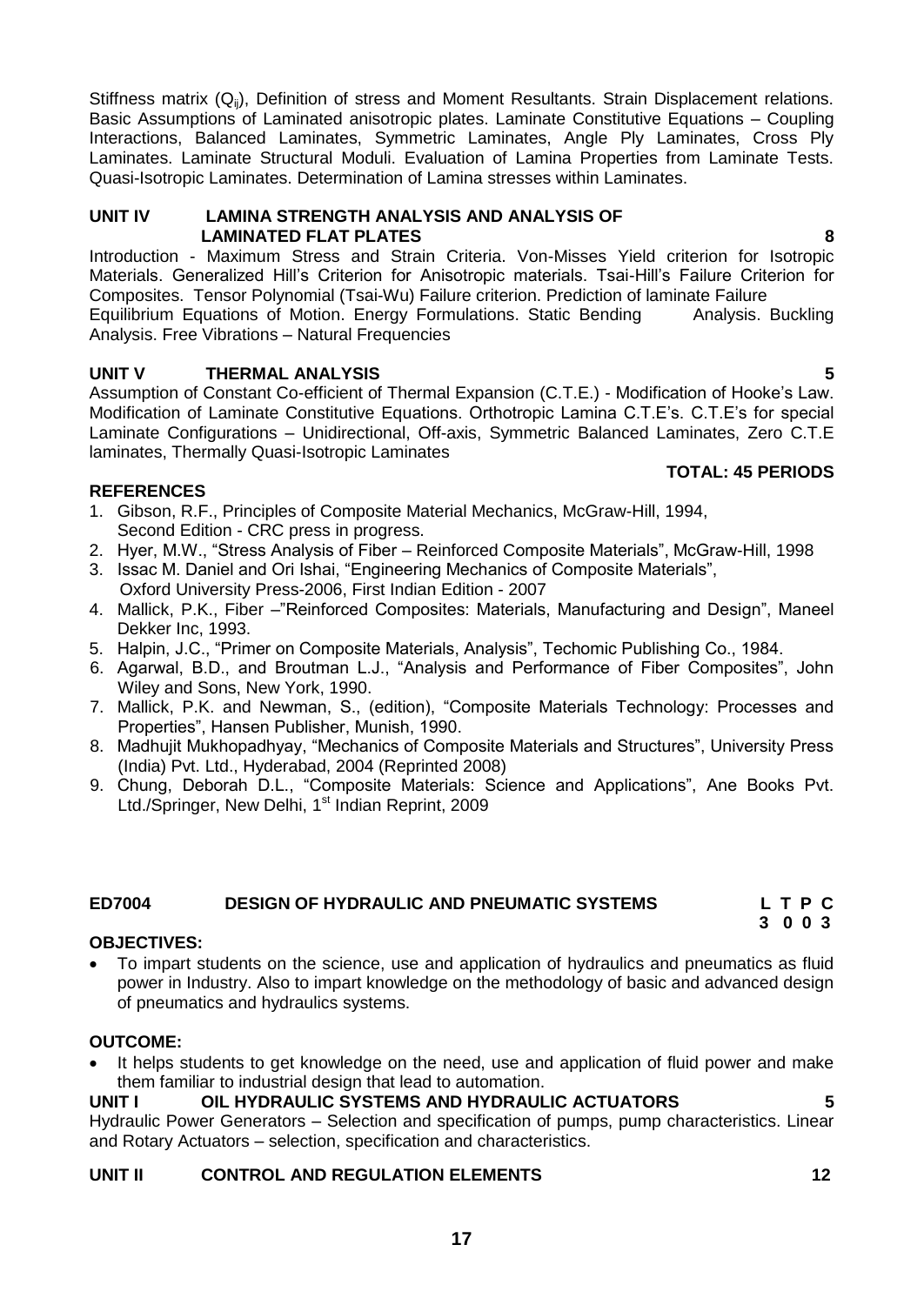Pressure - direction and flow control valves - relief valves, non-return and safety valves - actuation systems.

# **UNIT III HYDRAULIC CIRCUITS 5**

Reciprocation, quick return, sequencing, synchronizing circuits - accumulator circuits - industrial circuits - press circuits - hydraulic milling machine - grinding, planning, copying, - forklift, earth mover circuits- design and selection of components - safety and emergency mandrels.

# **UNIT IV PNEUMATIC SYSTEMS AND CIRCUITS 46 16**

Pneumatic fundamentals - control elements, position and pressure sensing - logic circuits switching circuits - fringe conditions modules and these integration - sequential circuits - cascade methods - mapping methods - step counter method - compound circuit design - combination circuit design.

# **UNIT V INSTALLATION, MAINTENANCE AND SPECIAL CIRCUITS 7**

Pneumatic equipments- selection of components - design calculations – application -fault finding hydro pneumatic circuits - use of microprocessors for sequencing - PLC, Low cost automation - Robotic circuits.

# **REFERENCES**

- 1. Antony Espossito, "Fluid Power with Applications", Prentice Hall, 1980.
- 2. Dudleyt, A. Pease and John J. Pippenger, "Basic fluid power", Prentice Hall, 1987.
- 3. Andrew Parr, "Hydraulic and Pneumatics" (HB), Jaico Publishing House, 1999.
- 4. Bolton. W., "Pneumatic and Hydraulic Systems ", Butterworth –Heinemann, 1997.
- 5. K.Shanmuga Sundaram, "Hydraulic and Pneumatic Controls: Understanding made Easy" S.Chand & Co Book publishers, New Delhi, 2006 (Reprint 2009)

# <span id="page-17-0"></span>**CD7002 APPLIED ENGINEERING ACOUSTICS L T P C**

# **OBJECTIVES:**

 To impart knowledge on the fundamentals of acoustics, its characteristics, its transmission in different media, usage of sound measuring instruments and the various sound control methods.

### **OUTCOME:**

 At the end of this course, the students would be in a position to understand the basics of sound engineering, working principle of sound measuring equipments and different ways of acoustic control in the engineering field as acoustics is recognized as the major problem in engineering field today.

# **UNIT I BASIC CONCEPTS OF ACOUSTICS 9**

Scope of Acoustics – Sound pressure – Sound intensity – Sound power level Sound power – Wave motion – Alteration of wave paths –Measurement of sound waves – sound spectra – Sound fields – Interference – Standing waves – Acoustic energy density and intensity – Specific acoustic impedance.

# **UNIT II CHARACTERISTICS OF SOUND 10** 10

One dimensional wave equation – Solution of 1D wave equation – Velocity in gaseous medium – Velocity of plane progressive sound wave through a thin solid rod – Velocity of plane wave in a bulk of solid – Transverse wave propagation along a string stretched under tension – Wave equation in two dimension.

### **TOTAL: 45 PERIODS**

# **3 0 0 3**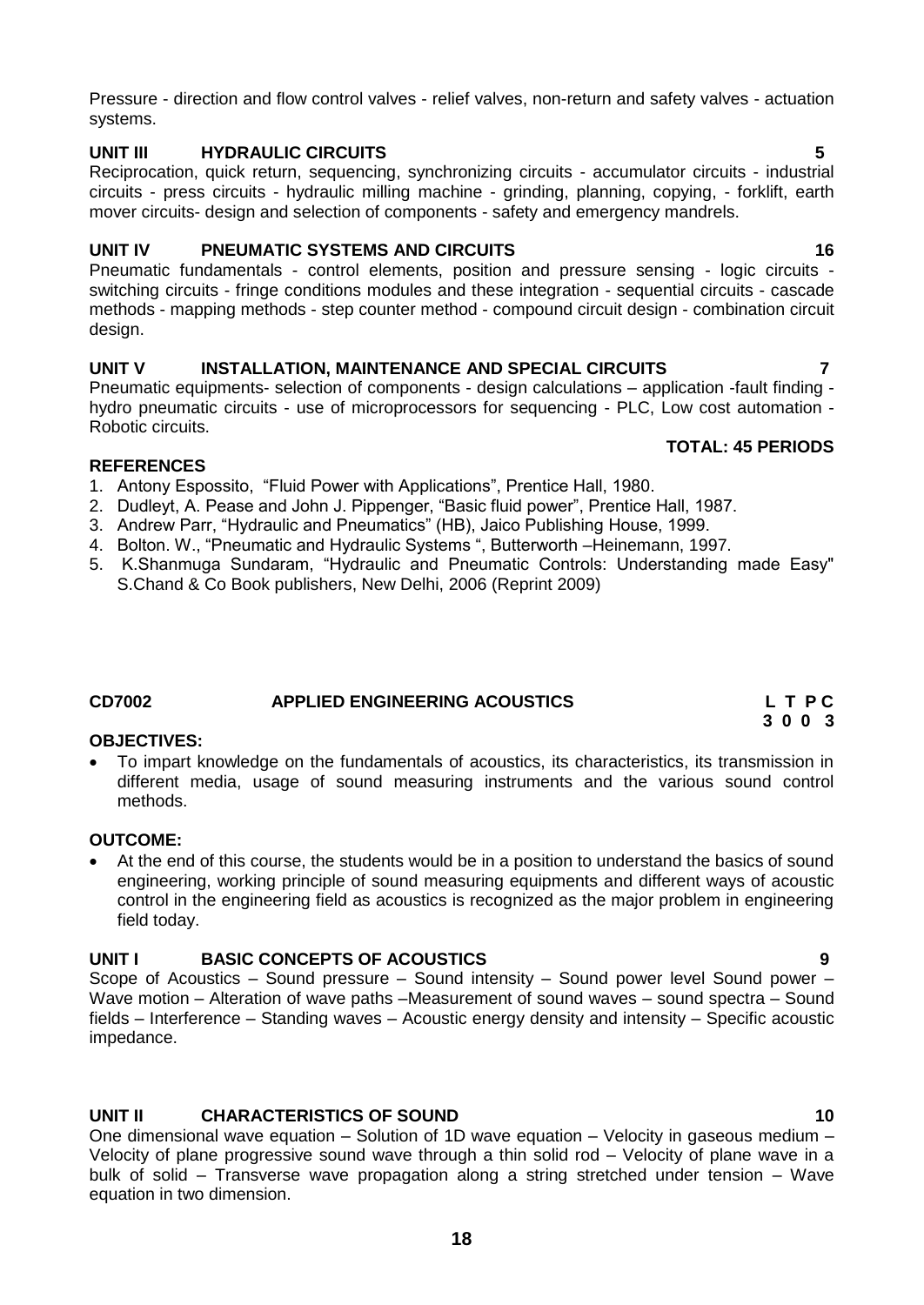# **UNIT III TRANSMISSION PHENOMENA 6**

Changes in media – Transmission from one fluid medium to another, normal incidence, oblique incidence - Reflection at the surface of a solid, normal incidence, oblique incidence – Standing wave pattern – Transmission through three media.

# **UNIT IV INTRODUCTION TO THE ASSESSMENT AND MEASUREMENT OF SOUND 10**

Introduction – Decibel scale for the measurement of sound power – Sound level meter – Weighted sound pressure level – Equal Loudness contours – Perceived noisiness – Loudness, Loudness level, perceived noise, perceived noise level – Equivalent sound level – Identified level – Frequency and Amplitude measurement.

# **UNIT V BASICS OF NOISE CONTROL 10** 10

Noise Control at source, path, receiver – Noise control by acoustical treatment – Machinery noise – Types of machinery involved – Determination of sound power and sound power level – Noise reduction procedures – Acoustic enclosures.

# **REFERENCES**

- 1. Lawrence E. Kinsler, Austin R. Frey, "Fundamentals of Acoustics "– John Wiley and Sons Inc., 1986.
- 2. Bies, David, A. and Hansen, Colin H., "Engineering Noise Control Theory and Practice", E and FN Spon, Chapman-Hall, Second Edition, 1996.
- 3. Hansen C.H. and Snyder, S.D., "Active Control of Sound and Vibration", E and FN Spon, London 1996.

# <span id="page-18-0"></span>**CD7003 ADVANCED TOOL DESIGN L T P C**

# **OBJECTIVES:**

 The purpose of this course is to make the students to get familiarized with the design of various tools that can be implemented for different mechanical operations

# **OUTCOME:**

• It helps the students to get familiarized with advanced tool design for various mechanical operations which includes cutting, jigs and fixtures, press tool dies and modern CNC machine tools.

# **UNIT I INTRODUCTION TO TOOL DESIGN 8**

Introduction –Tool Engineering – Tool Classifications– Tool Design Objectives – Tool Design in manufacturing- Challenges and requirements- Standards in tool design-Tool drawings -Surface finish – Fits and Tolerances - Tooling Materials- Ferrous and Non ferrous Tooling Materials-Carbides, Ceramics and Diamond -Non metallic tool materials-Designing with relation to heat treatment

# **UNIT II DESIGN OF CUTTING TOOLS 9**

Mechanics of Metal cutting –Oblique and orthogonal cutting- Chip formation and shear angle - Single-point cutting tools – Milling cutters – Hole making cutting tools- Broaching Tools - Design of Form relieved and profile relieved cutters-Design of gear and thread milling cutters

# **UNIT III DESIGN OF JIGS AND FIXTURES 10**

Introduction – Fixed Gages – Gage Tolerances –selection of material for Gages – Indicating Gages – Automatic gages – Principles of location – Locating methods and devices – Principles of clamping – Drill jigs – Chip formation in drilling – General considerations in the design of drill jigs – Drill bushings – Methods of construction –Thrust and Turning Moments in drilling - Drill jigs and

# **3 0 0 3**

**TOTAL : 45 PERIODS**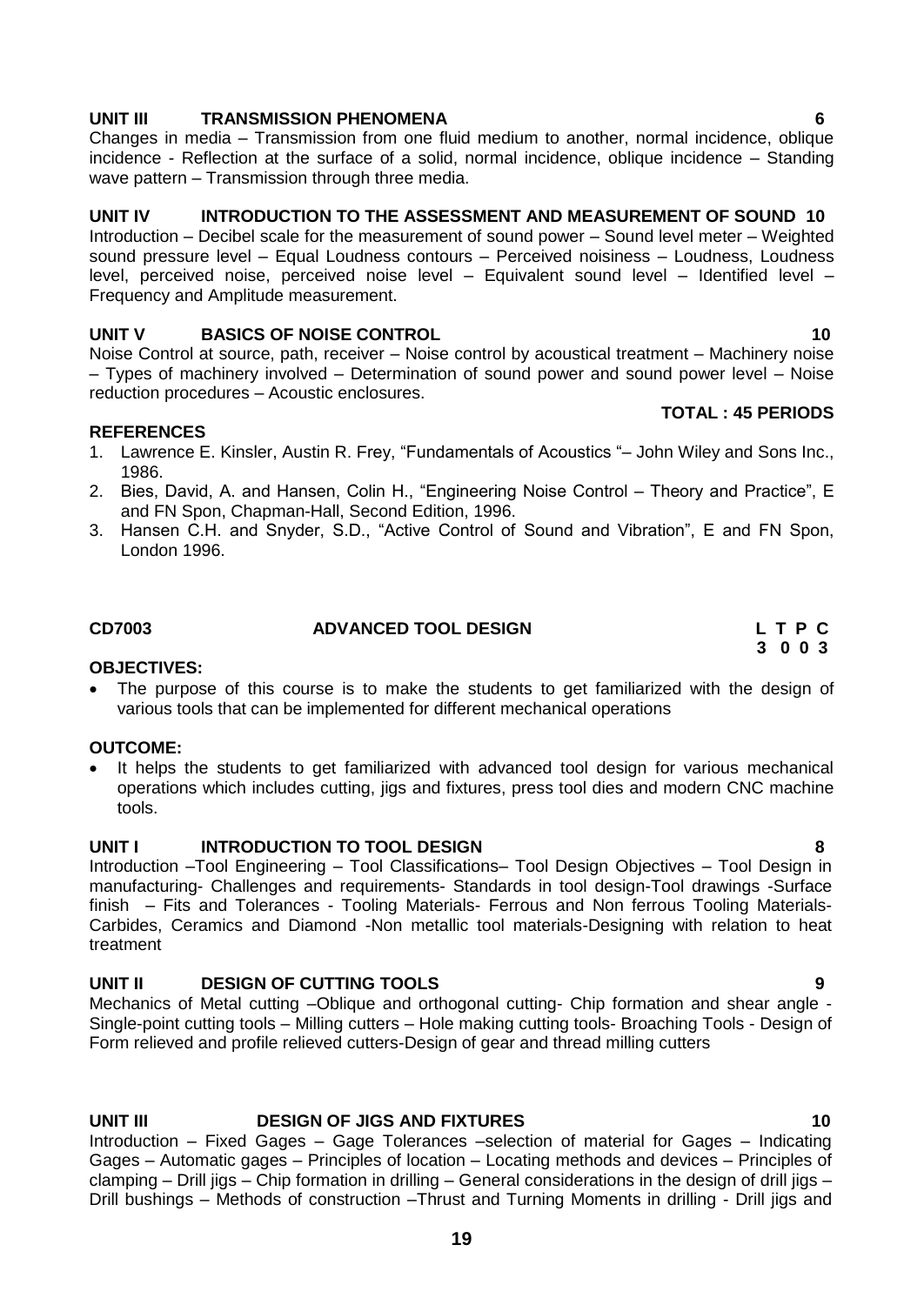modern manufacturing- Types of Fixtures – Vise Fixtures – Milling Fixtures – Boring Fixtures – Broaching Fixtures – Lathe Fixtures – Grinding Fixtures – Modular Fixtures – Cutting Force Calculations.

# **UNIT IV DESIGN OF PRESS TOOL DIES 10**

Types of Dies –Method of Die operation–Clearance and cutting force calculations- Blanking and Piercing die design – Pilots – Strippers and pressure pads- Presswork materials – Strip layout – Short-run tooling for Piercing – Bending dies – Forming dies – Drawing dies-Design and drafting.

# **UNIT V TOOL DESIGN FOR CNC MACHINE TOOLS 8**

Introduction –Tooling requirements for Numerical control systems – Fixture design for CNC machine tools- Sub plate and tombstone fixtures-Universal fixtures– Cutting tools– Tool holding methods– Automatic tool changers and tool positioners – Tool presetting– General explanation of the Brown and Sharp machine

# **REFERENCES**

- 1. Cyrll Donaldson, George H.LeCain, V.C. Goold, "Tool Design", Tata McGraw Hill Publishing Company Ltd., 2000.
- 2. E.G.Hoffman," Jig and Fixture Design", Thomson Asia Pvt Ltd, Singapore, 2004
- 3. Prakash Hiralal Joshi, "Tooling data", Wheeler Publishing, 2000
- 4. Venkataraman K., "Design of Jigs, Fixtures and Presstools", TMH, 2005
- 5. Haslehurst M., "Manufacturing Technology", The ELBS, 1978

# **ED7071 INDUSTRIAL ROBOTICS AND EXPERT SYSTEMS L T P C**

### **OBJECTIVES:**

 To teach students the basics of robotics, construction features, sensor applications, robot cell design, robot programming and application of artificial intelligence and expert systems in robotics.

# **OUTCOME:**

 The student will be able to design robots and robotic work cells and write program for controlling the robots. The student will be able to apply artificial intelligence and expert systems in robotics.

# **UNIT I INTRODUCTION AND ROBOT KINEMATICS 10**

Definition need and scope of Industrial robots – Robot anatomy – Work volume – Precision movement – End effectors – Sensors.

Robot Kinematics – Direct and inverse kinematics – Robot trajectories – Control of robot manipulators – Robot dynamics – Methods for orientation and location of objects.

# **UNIT II ROBOT DRIVES AND CONTROL 9**

Controlling the Robot motion – Position and velocity sensing devices – Design of drive systems – Hydraulic and Pneumatic drives – Linear and rotary actuators and control valves – Electro hydraulic servo valves, electric drives – Motors – Designing of end effectors – Vacuum, magnetic and air operated grippers.

# **UNIT III ROBOT SENSORS 9**

Transducers and Sensors – Tactile sensor – Proximity and range sensors – Sensing joint forces – Robotic vision system – Image Representation - Image Grabbing –Image processing and analysis – Edge Enhancement – Contrast Stretching – Band Rationing - Image segmentation – Pattern recognition – Training of vision system.

### **TOTAL: 45 PERIODS**

# <span id="page-19-0"></span> **3 0 0 3**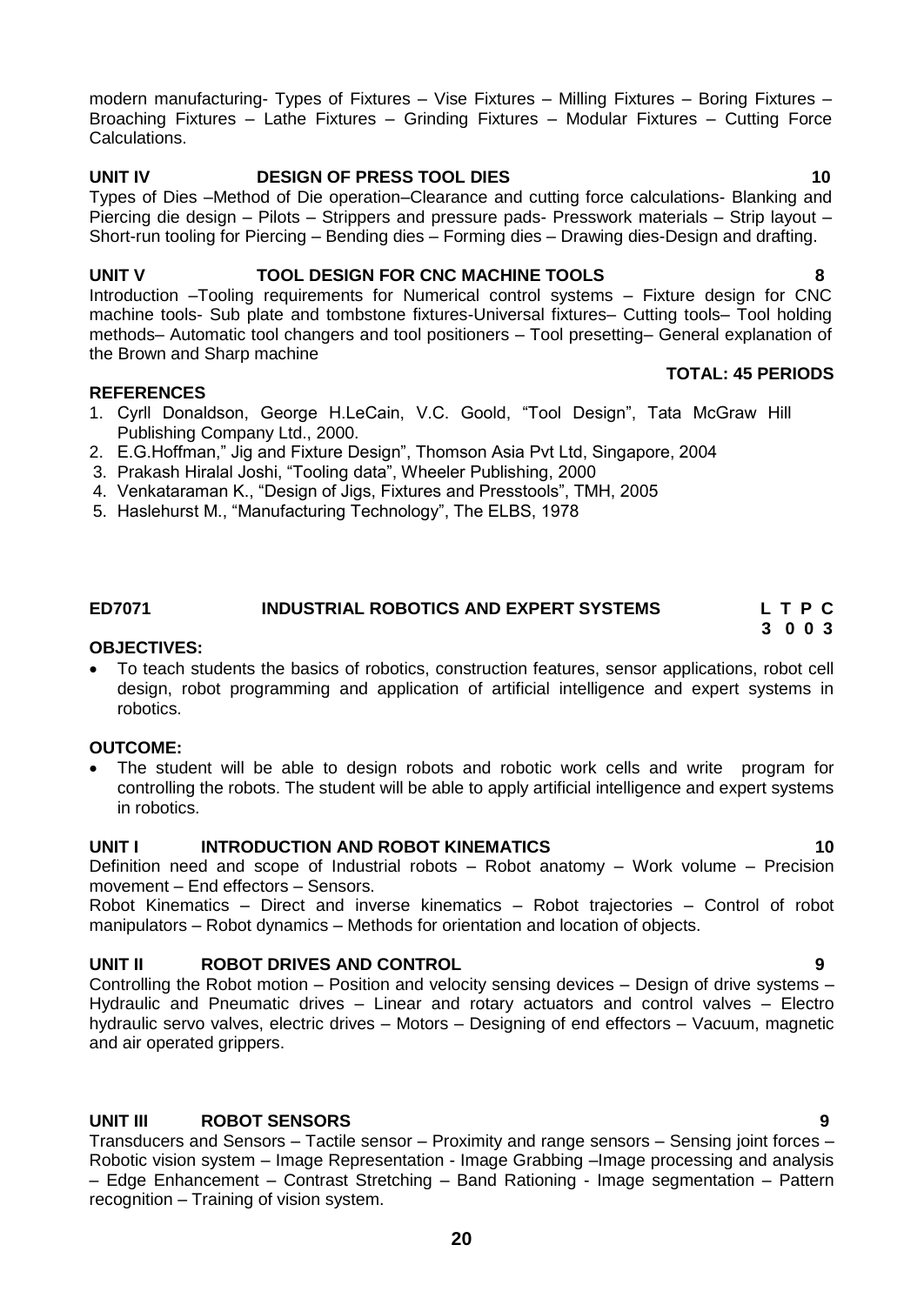# **UNIT IV ROBOT CELL DESIGN AND APPLICATION 9**

Robot work cell design and control – Safety in Robotics – Robot cell layouts – Multiple Robots and machine interference – Robot cycle time analysis. Industrial application of robots.

### **UNIT V ROBOT PROGRAMMING, ARTIFICIAL INTELLIGENCE AND EXPERT SYSTEMS 8**

Methods of Robot Programming – Characteristics of task level languages lead through programming methods – Motion interpolation. Artificial intelligence – Basics – Goals of artificial intelligence – AI techniques – problem representation in AI – Problem reduction and solution techniques - Application of AI and KBES in Robots.

# **REFERENCES:**

- 1. K.S.Fu, R.C. Gonzalez and C.S.G. Lee, "Robotics Control, Sensing, Vision and Intelligence", Mc Graw Hill, 1987.
- 2. Yoram Koren," Robotics for Engineers' Mc Graw-Hill, 1987.
- 3. Kozyrey, Yu. "Industrial Robots", MIR Publishers Moscow, 1985.
- 4. Richard. D, Klafter, Thomas, A, Chmielewski, Michael Negin, "Robotics Engineering An Integrated Approach", Prentice-Hall of India Pvt. Ltd., 1984.
- 5. Deb, S.R." Robotics Technology and Flexible Automation", Tata Mc Graw-Hill, 1994.
- 6. Mikell, P. Groover, Mitchell Weis, Roger, N. Nagel, Nicholas G. Odrey," Industrial Robotics Technology, Programming and Applications", Mc Graw-Hill, Int. 1986.
- 7. Timothy Jordanides et al ,"Expert Systems and Robotics ", Springer –Verlag, New York, May 1991.

### **ED7009**

# <span id="page-20-0"></span> **DESIGN OF PRESSURE VESSEL AND PIPING L T P C**

# **OBJECTIVES**

 The main objective is to present the industrial related problems, procedures and design principles for pressure vessels and enhance the understanding of design procedure of pressure vessel and Design of piping layout.

# **OUTCOME**

 It helps the student to get familiarized with the various theories and practice on pressure vessel and piping design and procedures which are necessary to solve the industrial practical problems that arise and also for the research in the field of pressure vessel design.

# **UNIT I INTRODUCTION 3**

Methods for determining stresses – Terminology and Ligament Efficiency – Applications.

# **UNIT II STRESSES IN PRESSURE VESSELS 15**

Introduction – Stresses in a circular ring, cylinder – Membrane stress Analysis of Vessel Shell components – Cylindrical shells, spherical Heads, conical heads – Thermal Stresses – Discontinuity stresses in pressure vessels.

# **UNIT III DESIGN OF VESSELS 15**

Design of Tall cylindrical self supporting process columns –Supports for short, vertical and horizontal vessels – stress concentration – at a variable Thickness transition section in a cylindrical vessel, about a circular hole, elliptical openings. Theory of Reinforcement – pressure vessel Design. Introduction to ASME pressure vessel codes

# **UNIT IV BUCKLING OF VESSELS 8**

Buckling phenomenon – Elastic Buckling of circular ring and cylinders under external pressure – collapse of thick walled cylinders or tubes under external pressure – Effect of supports on Elastic Buckling of Cylinders – Buckling under combined External pressure and axial loading.

 **3 0 0 3**

**TOTAL: 45 PERIODS**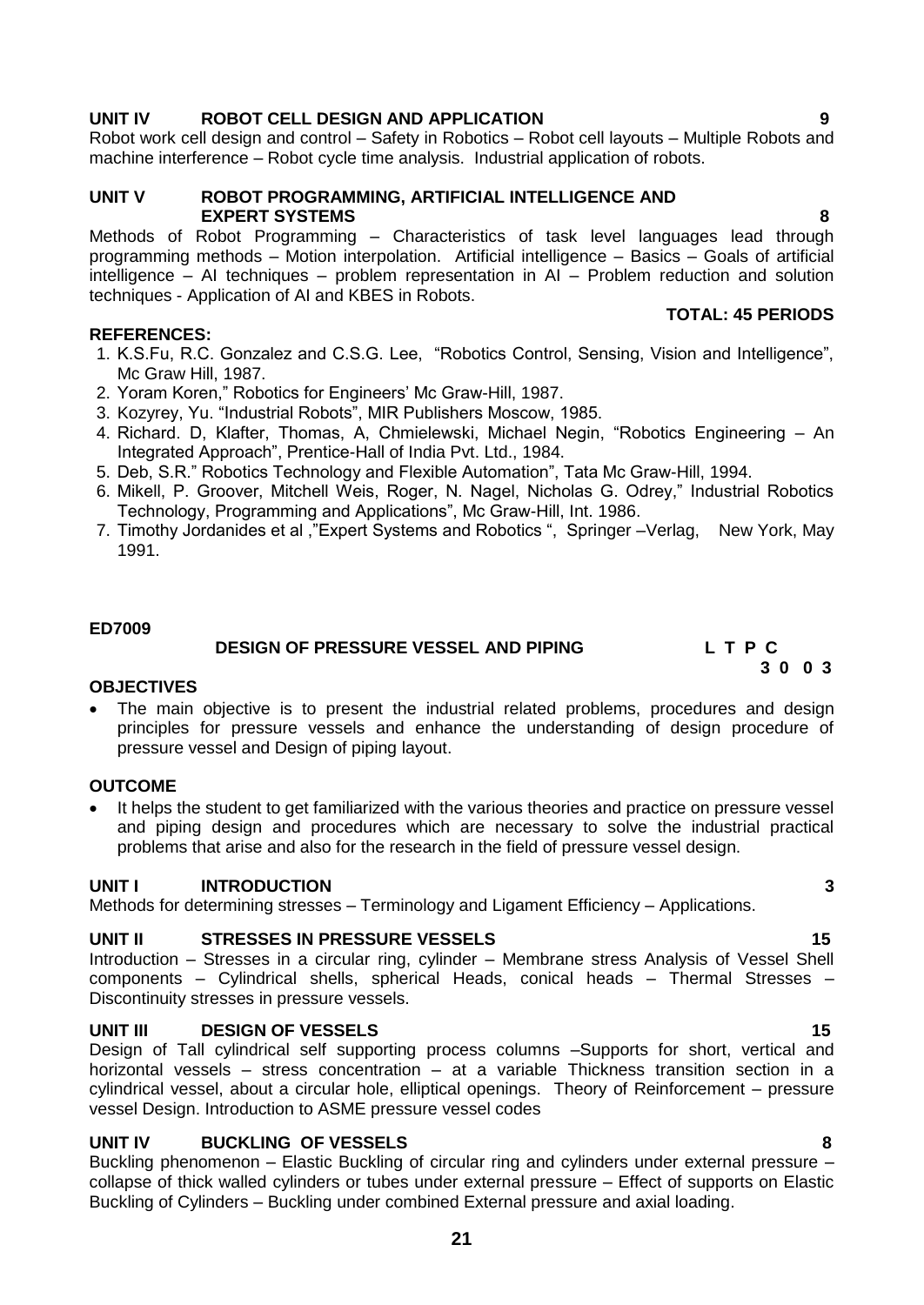# **UNIT V PIPING 4**

Introduction – Flow diagram – piping layout and piping stress Analysis.

### **REFERENCES**

- 1. John F. Harvey, Theory and Design of Pressure Vessels, CBS Publishers and Distributors, 1987.
- 2. Henry H. Bedner, "Pressure Vessels, Design Hand Book, CBS publishers and Distributors, 1987.
- 3. Stanley, M. Wales, "Chemical process equipment, selection and Design. Buterworths series in Chemical Engineering, 1988.
- 4. William. J., Bees, "Approximate Methods in the Design and Analysis of Pressure Vessels and Piping", Pre ASME Pressure Vessels and Piping Conference, 1997.

# **IC7072 COMPUTATIONAL FLUID DYNAMICS L T P C**

### **AIM**

This course aims to introduce numerical modeling and its role in the field of heat and fluid flow, it will enable the students to understand the various discrimination methods and solving methodologies and to create confidence to solve complex problems in the field of heat transfer and fluid dynamics.

 **3 0 0 3** 

# **OBJECTIVE S:**

- To develop finite difference and finite volume discredited forms of the CFD equations.
- To formulate explicit & implicit algorithms for solving the Euler Eqns & Navier Stokes Eqns.

### **UNIT I GOVERNING DIFFERENTIAL EQUATION AND FINITE DIFFERENCE METHOD** 10 **10**

Classification, Initial and Boundary conditions, Initial and Boundary value problems. Finite difference method, Central, Forward, Backward difference, Uniform and non-uniform Grids, Numerical Errors, Grid Independence Test.

# **UNIT II** CONDUCTION HEAT TRANSFER 10

Steady one-dimensional conduction, Two and Three dimensional steady state problems, Transient one-dimensional problem, Two-dimensional Transient Problems.

# **UNIT III INCOMPRESSIBLE FLUID FLOW 10**

Governing Equations, Stream Function – Verticity method, Determination of pressure for viscous flow, SIMPLE Procedure of Patankar and spalding, Computation of Boundary layer flow, Finite difference approach.

### **UNIT IV CONVECTION HEAT TRANSFER AND FEM 10**

Steady One-Dimensional and Two-Dimensional Convection – Diffusion, Unsteady onedimensional convection – Diffusion, Unsteady two-dimensional convection – Diffusion – Introduction to finite element method – Solution of steady heat conduction by FEM – Incompressible flow – Simulation by FEM.

# **UNIT V TURBULENCE MODELS 5**

Algebraic Models – One equation model,  $K - \epsilon$  Models, Standard and High and Low Reynolds number models, Prediction of fluid flow and heat transfer using standard codes.

 **TOTAL: 45 PERIODS**

# **TOTAL : 45 PERIODS**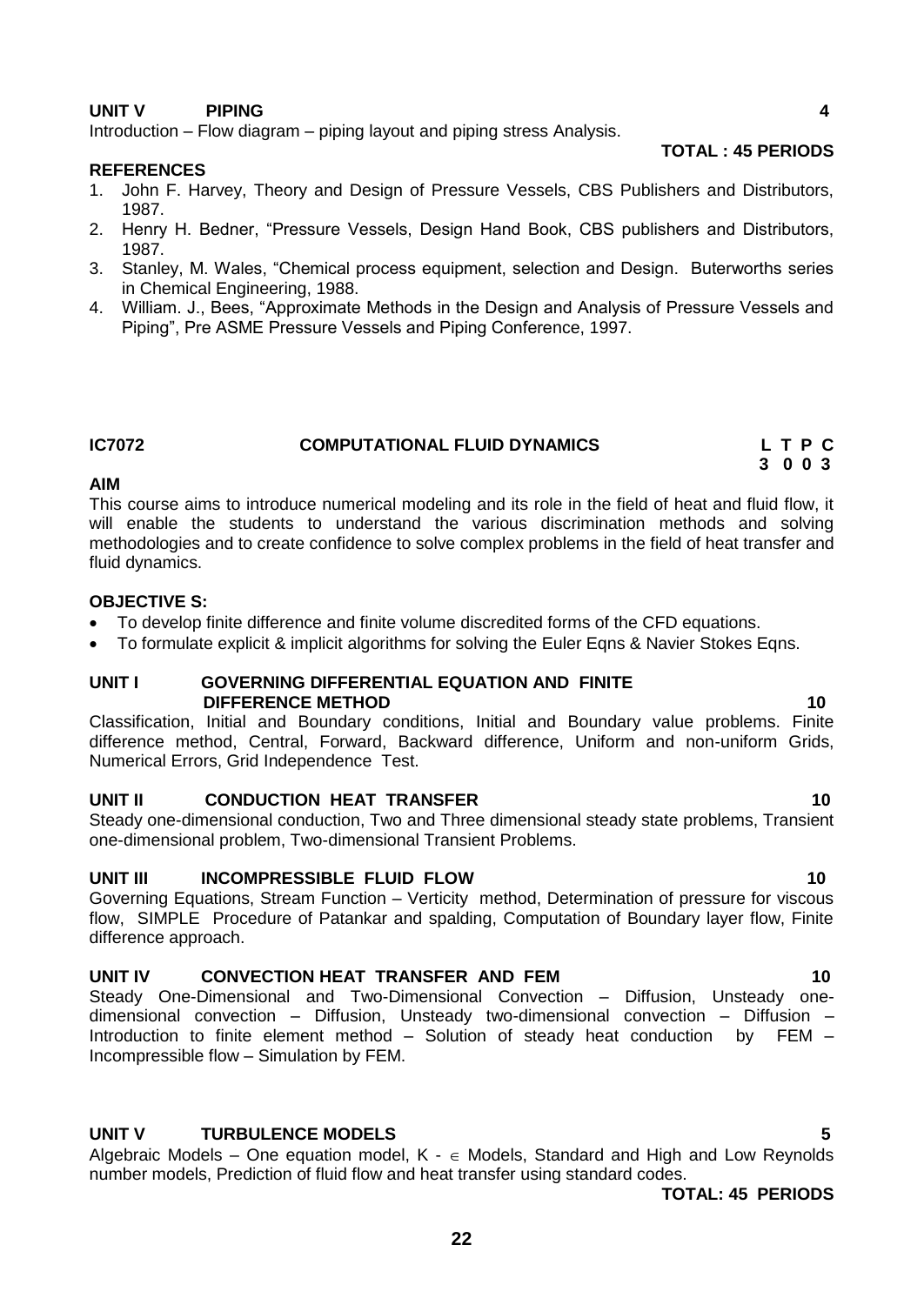### **REFERENCES**

- 1. Muralidhar, K., and Sundararajan, T., "Computational Fluid Flow and Heat Transfer", Narosa Publishing House, New Delhi, 1995.
- 2. Ghoshdasdidar, P.S., "Computer Simulation of flow and heat transfer" Tata McGraw Hill Publishing Company Ltd., 1998.
- 3. Subas, V.Patankar "Numerical heat transfer fluid flow", Hemisphere Publishing Corporation, 1980.
- 4. Taylor, C and Hughes, J.B. "Finite Element Programming of the Navier Stock Equation", Pineridge Press Limited, U.K., 1981.
- 5. Anderson, D.A., Tannehill, J.I., and Pletcher, R.H., "Computational fluid Mechanic and Heat Transfer " Hemisphere Publishing Corporation, Newyork, USA, 1984.
- 6. Fletcher, C.A.J. "Computational Techniques for Fluid Dynamics 1" Fundamental and General Techniques, Springer – Verlag, 1987.
- 7. Fletcher, C.A.J. "Computational Techniques for Fluid Dynamics 2" Specific Techniques for Different Flow Categories, Springer – Verlag, 1987.
- 8. Bose, T.X., "Numerical Fluid Dynamics" Narosa Publishing House, 1997.

<span id="page-22-0"></span>

| <b>CD7004</b> | <b>PLASTICITY AND METAL FORMING</b> | LTPC |
|---------------|-------------------------------------|------|
|               |                                     | 3003 |

### **OBJECTIVES:**

To impart knowledge on theory of plasticity , analysis of various metal forming processes that arise in engineering applications.

### **OUTCOME:**

It helps the students to get familiarized with the various metal forming processes and its analysis which are necessary to solve the engineering problems numerically.

# **UNIT I THEORY OF PLASTICITY 9**

Theory of plastic deformation - Engineering stress and strain relationship – Stress tensor - Strain tensor - Yield criteria's - Plastic stress strain relationship – Plastic work - Equilibrium conditions - Incremental plastic strain

### **UNIT II CONSTITUTIVE RELATIONSHIPS AND INSTABILITY 7**

Uniaxial tension test - Mechanical properties - Work hardening, Compression test, bulge test, plane strain compression stress, plastic instability in uniaxial tension stress, plastic instability in biaxial tension stress

# **UNIT III ANALYSIS OF METAL FORMING PROBLEMS 12**

Slab analysis - Slip line method, upper bound solutions, statistically admissible stress field, numerical methods, contact problems, effect of friction, thermo elastic Elasto plasticity, elasto visco plasticity - Thermo mechanical coupling – Analysis of forging, rolling, extrusion and wire drawing processes - Experimental techniques of the evaluation of metal forming

# **UNIT IV ANALYSIS OF SHEET METAL FORMING 8**

Bending theory - Cold rolling theory - Hill's anisotropic theory, Hill's general yield theory - Sheet metal forming - Elements used - Mesh generation and formulation Equilibrium equations - Consistent full set algorithm - Numerical solutions procedures - examples of simulation of simple parts - Bench mark tests – Forming limit diagrams

# **UNIT V ADVANCES IN METAL FORMING 9**

Orbital forging, Isothermal forging, Warm forging, Hot and Cold isotropic pressing, high speed extrusion, rubber pad forming, micro blanking –Superplastic forming - Overview of Powder Metal techniques - Powder rolling - Tooling and process parameters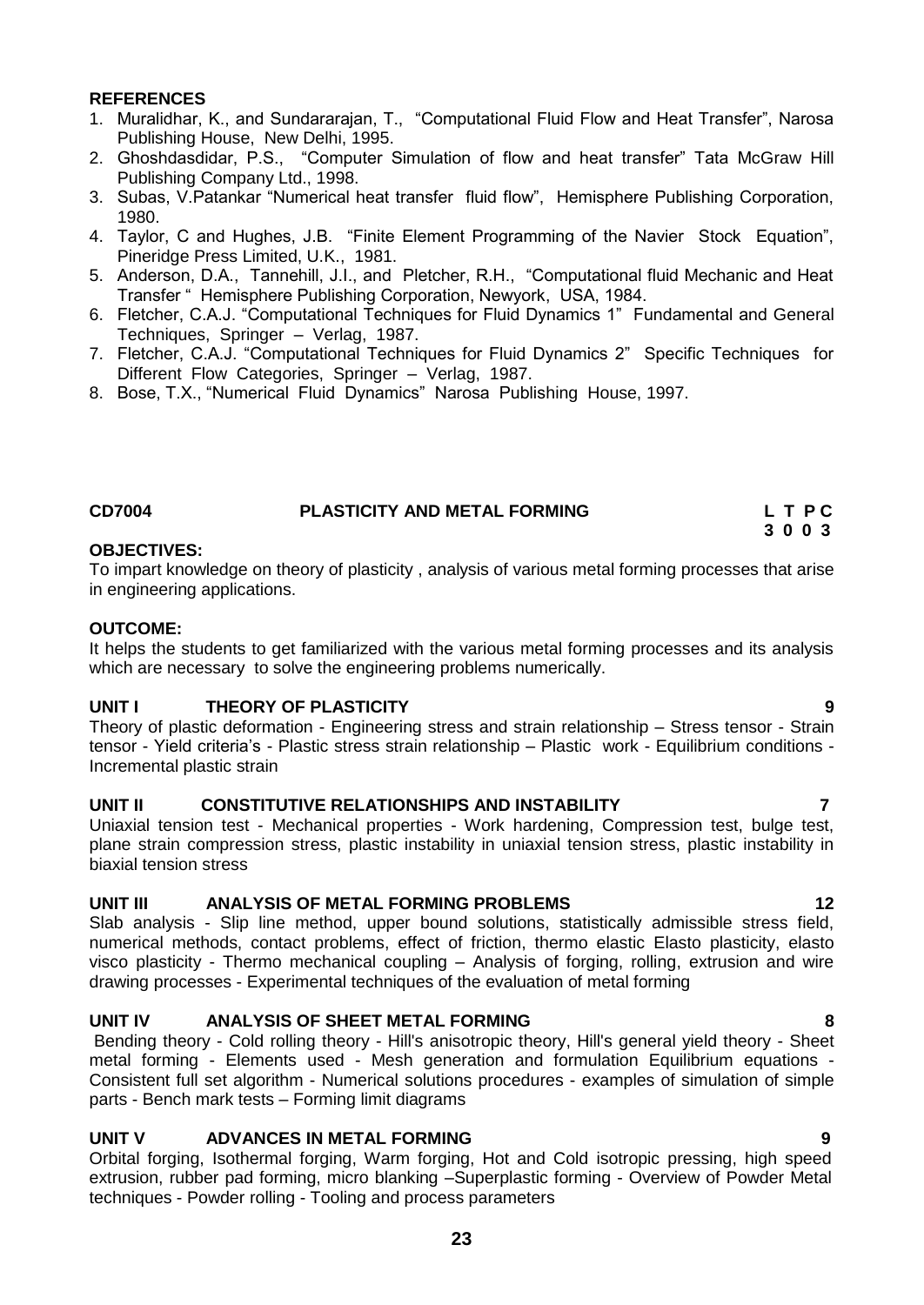# **TOTAL: 45 PERIODS**

# **REFERENCES**

- 1. Wagoner. R H., and Chenot. J.J., Metal Forming analysis,Cambridge University Press, 2002.
- 2. Slater. R A. C., Engineering Plasticity Theory & Applications to Metal Forming, John Wiely and Sons, 1987.
- 3. Shiro Kobayashi, Altan. T, Metal Forming and Finite Element Method, Oxford University Press, 1989.
- 4. Narayanaswamy. R, Theory of Metal Forming Plasticity, Narosa Publishers, 1999.
- 5. Hosford. W. F and Caddell. RM., Metal Forming Mechanics and Metallurgy, Prentice Hall Eaglewood Cliffs, 1993.
- 6. Surender Kumar, " Technology of Metal Forming Processes", Prentice Hall of India, New Delhi, 2008

### <span id="page-23-0"></span>**CD7005 EXPERIMENTAL METHODS IN STRESS ANALYSIS L T P C 3 0 0 3**

### **OBJECTIVES:**

To impart the principles of measurent, its need, within the field of production, ibration, acoustics, fluid mechanics, fracture mechanics & NDT.

### **OUTCOME:**

As a design engineer at the end of course one could be confident with measurement principles in all the branches of mechanical engineering.

### **UNIT I FORCES AND STRAIN MEASUREMENT 9**

Strain gauge, principle, types, performance and uses. Photo elasticity – Principle and applications - Moire Fringe - Hydraulic jacks and pressure gauges – Electronic load cells – Proving Rings – Calibration of Testing Machines.

# **UNIT II VIBRATION MEASUREMENTS 9**

Characteristics of Structural Vibrations – Linear Variable Differential Transformer (LVDT) – Transducers for velocity and acceleration measurements. Vibration meter – Seismographs – Vibration Analyzer – Display and recording of signals – Cathode Ray Oscilloscope – XY Plotter – Chart Plotters – Digital data Acquisition systems.

# **UNIT III ACOUSTICS AND WIND FLOW MEASURES 9**

Principles of Pressure and flow measurements – pressure transducers – sound level meter – venturimeter and flow meters – wind tunnel and its use in structural analysis – structural modeling – direct and indirect model analysis

# **UNIT IV DISTRESS MEASUREMENTS 9**

Diagnosis of distress in structures – crack observation and measurements – corrosion of reinforcement in concrete – Half-cell, construction and use – damage assessment – controlled blasting for demolition.

# **UNIT V NON DESTRUCTIVE TESTING METHODS 9**

Load testing on structures, buildings, bridges and towers – Rebound Hammer – acoustic emission – ultrasonic testing principles and application – Holography – use of laser for structural testing – Brittle coating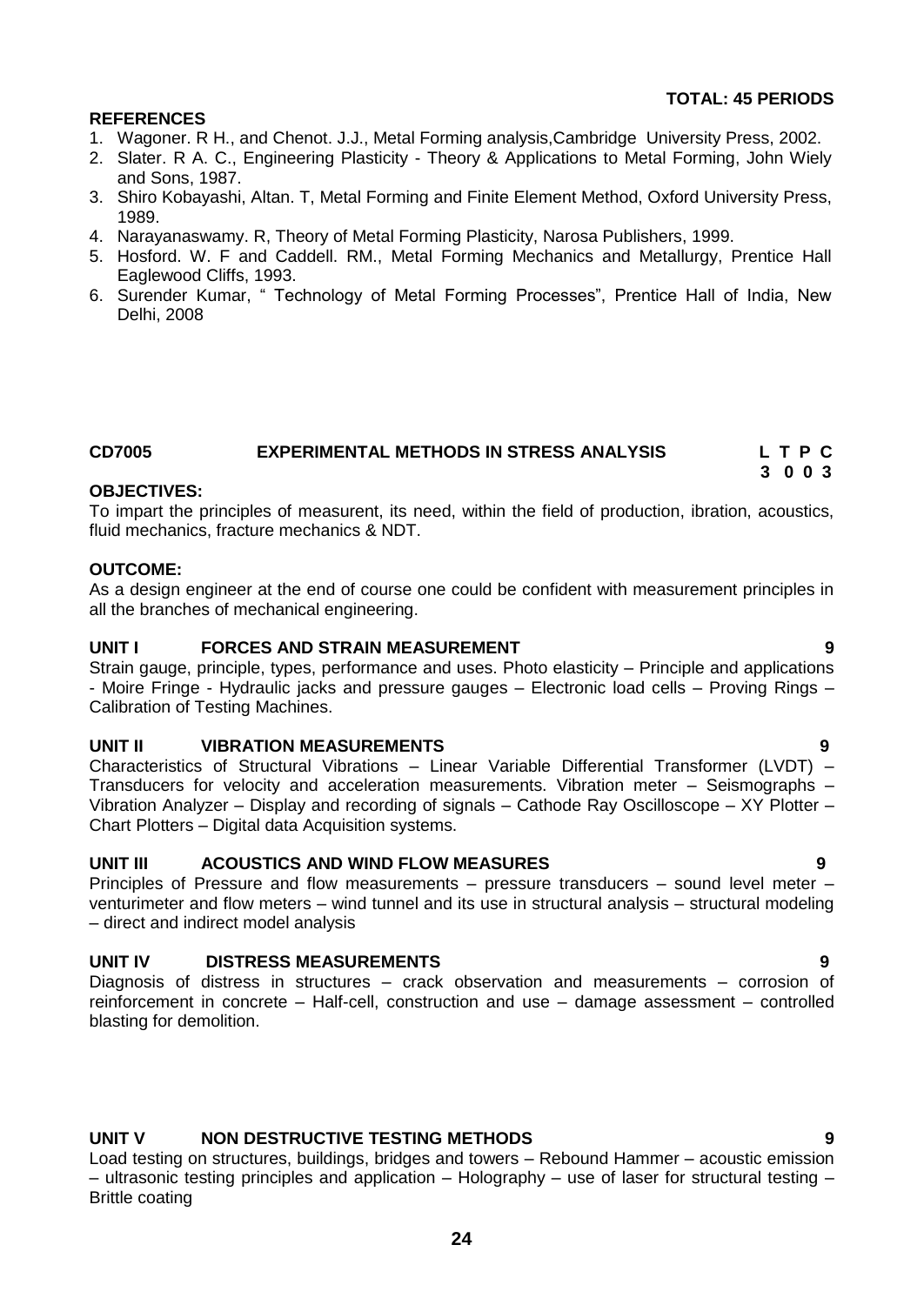# **TOTAL: 45 PERIODS**

# **REFERENCES**

- 1. Sadhu Singh Experimental Stress Analysis, Khanna Publishers, New Delhi, 1996.
- 2. JW Dalley and WF Riley, Experimental Stress Analysis, McGraw Hill Book Company, N.Y. 1991
- 3. L.S.Srinath et al, Experimental Stress Analysis, Tata McGraw Hill Company, New Delhi, 1984
- 4. R.S.Sirohi, HC Radhakrishna, Mechanical Measurements, New Age International (P) Ltd. 1997
- 5. F.K Garas, J.L. Clarke and GST Armer, Structural assessment, Butterworths, London, 1987
- 6. D.E. Bray & R. K.Stanley, Non-destructive Evaluation, McGraw Hill Publishing Company, N.Y.1989

# <span id="page-24-0"></span>**CD7006 INTEGRATED MANUFACTURING SYSTEMS L T P C**

### **3 0 0 3 OBJECTIVES:**

At the end of this course the students would have developed a thorough understanding of the group technology, manufacturing process planning and control, modern manufacturing systems

### **OUTCOME:**

It helps the students to get familiarized with the computer aided process planning, group technology, process planning and control and computer integrated manufacturing systems

### **UNIT I INTRODUCTION 5**

Objectives of a manufacturing system-identifying business opportunities and problems classification production systems-linking manufacturing strategy and systems analysis of manufacturing operations.

# **UNIT II GROUP TECHNOLOGY AND COMPUTER AIDED PROCESS PLANNING 5**

Introduction-part families-parts classification and cooling - group technology machine cellsbenefits of group technology. Process planning function CAPP - Computer generated time standards.

# **UNIT III COMPUTER AIDED PLANNING AND CONTROL 10**

Production planning and control-cost planning and control-inventory management-Material requirements planning (MRP)-shop floor control-Factory data collection system-Automatic identification system-barcode technology- automated data collection system.

# **UNIT IV COMPUTER MONITORING 10** 10

Types of production monitoring systems-structure model of manufacturing process-process control & strategies- direct digital control-supervisory computer control-computer in QC - contact inspection methods non-contact inspection method - computer-aided testing - integration of CAQC with CAD/CAM.

# **UNIT V INTEGRATED MANUFACTURING SYSTEM 15**

Definition - application - features - types of manufacturing systems-machine tools-materials handling system- computer control system - DNC systems manufacturing cell. Flexible manufacturing systems (FMS) - the FMS concept-transfer systems - head changing FMS variable mission manufacturing system - CAD/CAM system - human labor in the manufacturing system-computer integrated manufacturing system benefits. Rapid prototyping - Artificial Intelligence and Expert system in CIM.

### **REFERENCES**

- 1. Groover, M.P., "Automation, Production System and CIM", Prentice-Hall of India, 1998.
- 2. David Bedworth, "Computer Integrated Design and Manufacturing", TMH, New Delhi, 1998.
- 3. Yorem Koren, "Computer Integrated Manufacturing Systems", McGraw Hill, 1983.

**TOTAL: 45 PERIODS**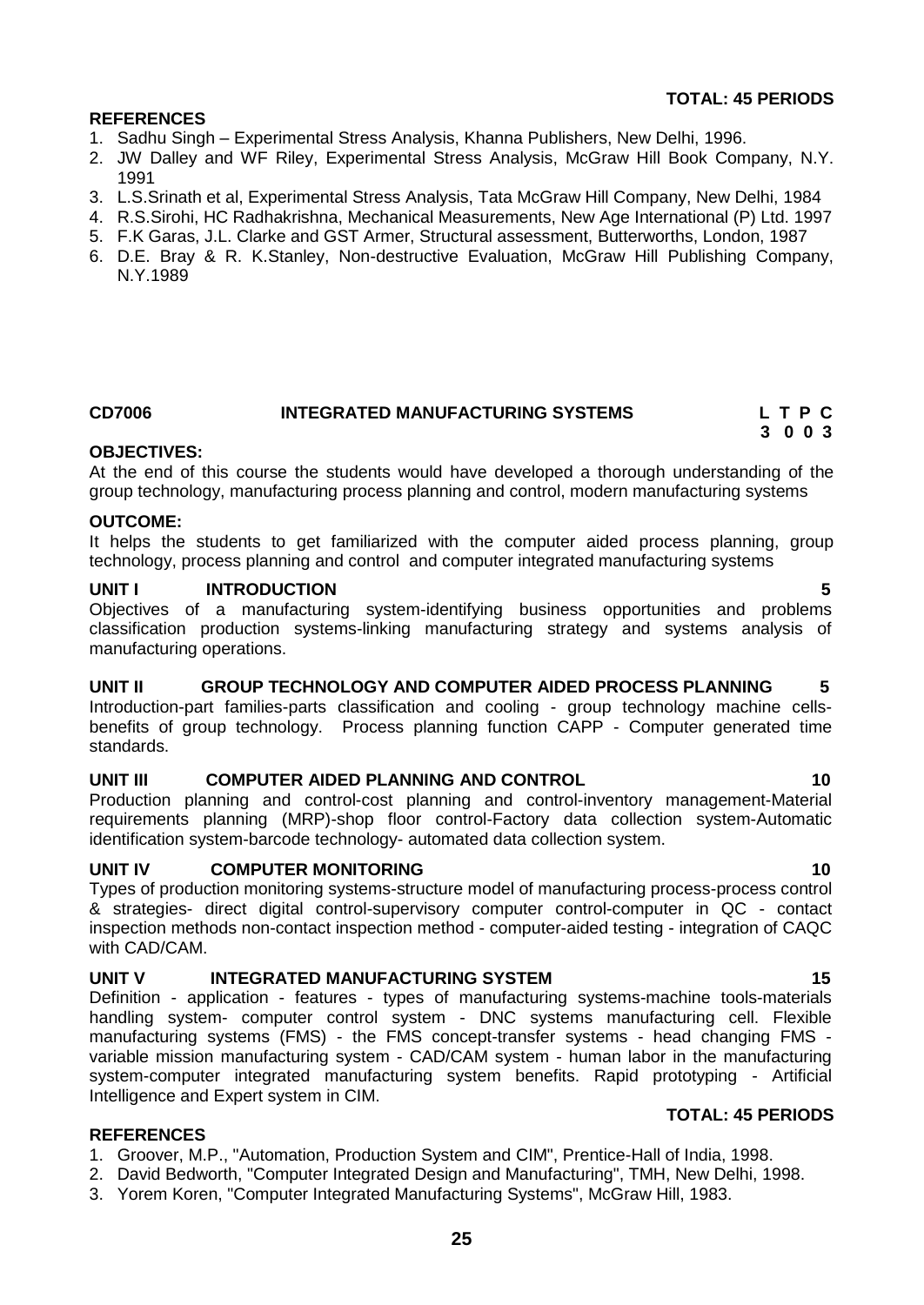- 4. Ranky, Paul G., "Computer Integrated Manufacturing", Prentice Hall International 1986.
- 5. R.W. Yeomamas, A. Choudry and P.J.W. Ten Hagen, "Design rules for a CIM system", North Holland Amsterdam, 1985.

### **ED7010 TRIBOLOGY IN DESIGN L T P C**

<span id="page-25-0"></span> **3 0 0 3**

### **OBJECTIVES:**

- To impart knowledge in the friction , wear and lubrication aspects of machine components
- To understand the material properties which influence the tribological characteristics of surfaces.
- To understand the analytical behavior of different types bearings and design of bearings based on analytical /theoretical approach

### **OUTCOME:**

- Ability to select material / surface properties based on the tribological requirements
- Methodology for deciding lubricants and lubrication regimes for different operating conditions
- Analysis ability of different types of bearings for given load/ speed conditions.

# **UNIT I SURFACE INTERACTION AND FRICTION 7**

Topography of Surfaces – Surface features-Properties and measurement – Surface interaction – Adhesive Theory of Sliding Friction –Rolling Friction-Friction properties of metallic and non-metallic materials – friction in extreme conditions –Thermal considerations in sliding contact

### **UNIT II WEAR AND SURFACE TREATMENT 8**

Types of wear – Mechanism of various types of wear – Laws of wear –Theoretical wear models-Wear of Metals and Non metals – Surface treatments – Surface modifications – surface coatings methods- Surface Topography measurements –Laser methods – instrumentation - International standards in friction and wear measurements

### **UNIT III LUBRICANTS AND LUBRICATION REGIMES 8**

Lubricants and their physical properties- Viscosity and other properties of oils –Additives-and selection of Lubricants- Lubricants standards ISO,SAE,AGMA, BIS standards – Lubrication Regimes –Solid Lubrication-Dry and marginally lubricated contacts- Boundary Lubrication-Hydrodynamic lubrication –– Elasto and plasto hydrodynamic - Magneto hydrodynamic lubrication – Hydro static lubrication – Gas lubrication.

### **UNIT IV THEORY OF HYDRODYNAMIC AND HYDROSTATIC LUBRICATION** 12

Reynolds Equation,-Assumptions and limitations-One and two dimensional Reynolds Equation-Reynolds and Sommerfeld boundary conditions- Pressure wave, flow, load capacity and friction calculations in Hydrodynamic bearings-Long and short bearings-Pad bearings and Journal bearings-Squeeze film effects-Thermal considerations-Hydrostatic lubrication of Pad bearing-Pressure , flow , load and friction calculations-Stiffness considerations- Various types of flow restrictors in hydrostatic bearings

### **UNIT V HIGH PRESSURE CONTACTS AND ELASTO HYDRODYNAMIC LUBRICATION 10 10**

Rolling contacts of Elastic solids**-** contact stresses – Hertzian stress equation- Spherical and cylindrical contacts-Contact Fatigue life- Oil film effects- Elasto Hydrodynamic lubrication Theory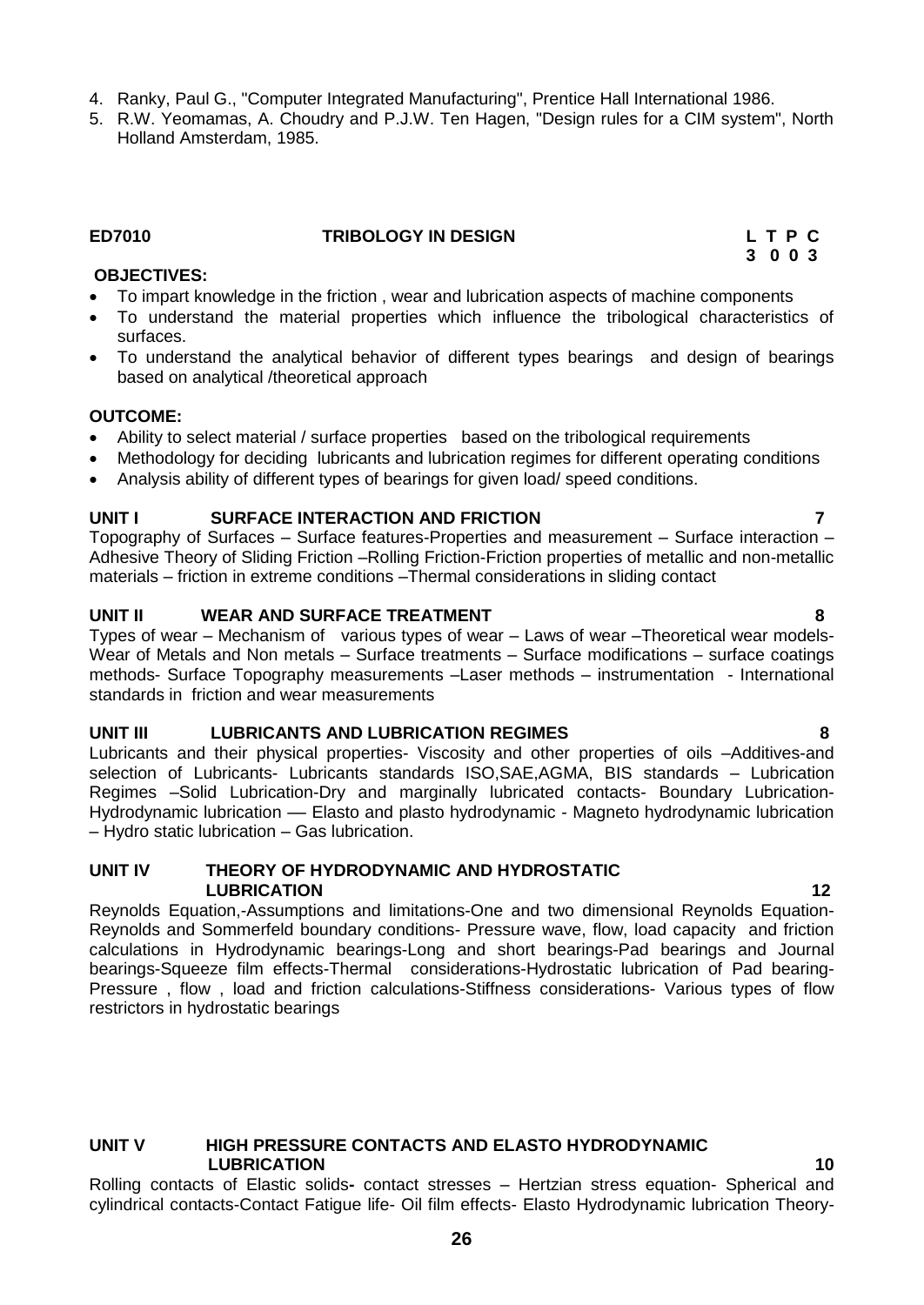Soft and hard EHL-Reynolds equation for elasto hydrodynamic lubrication- - Film shape within and outside contact zones-Film thickness and friction calculation- Rolling bearings- Stresses and deflections-Traction drives

### **REFERENCES**

### **TOTAL: 45 PERIODS**

- 1. Rabinowicz.E, "Friction and Wear of materials", John Willey &Sons ,UK,1995
- 2. Cameron, A. "Basic Lubrication Theory", Ellis Herward Ltd., UK, 1981
- 3. Halling, J. (Editor) "Principles of Tribology ", Macmillian 1984.
- 4. Williams J.A. "Engineering Tribology", Oxford Univ. Press, 1994.
- 5. S.K.Basu, S.N.Sengupta & B.B.Ahuja ,"Fundamentals of Tribology", Prentice –Hall of India Pvt Ltd , New Delhi, 2005
- 6. G.W.Stachowiak & A.W .Batchelor , Engineering Tribology, Butterworth- Heinemann, UK, 2005

# <span id="page-26-0"></span>**ED7013 ADVANCED FINITE ELEMENT ANALYSIS L T P C**

### **3 0 0 3 OBJECTIVES:**

To develop a thorough understanding of the advanced finite element analysis techniques with an ability to effectively use the tools of the analysis for solving practical problems arising in engineering design

### **OUTCOME:**

It helps the students to get familiarized with the advanced finite element analysis techniques which are necessary to solve the engineering problems.

### **UNIT I BENDING OF PLATES AND SHELLS 9**

Review of Elasticity Equations – Bending of Plates and Shells – Finite Element Formulation of Plate and Shell Elements - Conforming and Non Conforming Elements –  $C_0$  and  $C_1$  Continuity Elements –Degenerated shell elements- Application and Examples.

### **UNIT II NON-LINEAR PROBLEMS 10**

Introduction – Iterative Techniques – Material non-linearity – Elasto Plasticity – Plasticity – Visco Plasticity – Geometric Non linearity – large displacement Formulation –Solution procedure-Application in Metal Forming Process and Contact Problems.

### **UNIT III DYNAMIC PROBLEM 8**

Direct Formulation – Free, Transient and Forced Response – Solution Procedures – Eigen solution-Subspace Iterative Technique – Response analysis-Houbolt, Wilson, Newmark – Methods – Explicit &Implict Methods- Lanchzos, Reduced method for large size system equations.

# **UNIT IV FLUID MECHANICS AND HEAT TRANSFER 9**

Governing Equations of Fluid Mechanics – Solid structure interaction - Inviscid and Incompressible Flow – Potential Formulations – Slow Non-Newtonian Flow – Metal and Polymer Forming – Navier Stokes Equation – Steady and Transient Solution.

# **UNIT V ERROR ESTIMATES AND ADAPTIVE REFINEMENT 9**

Error norms and Convergence rates – h-refinement with adaptivity – Adaptive refinement.  **TOTAL: 45 PERIODS** 

### **REFERENCES**

1. Zienkiewicz, O.C. and Taylor, R.L., "The Finite Element Method", Fourth Edition, Volumes 1 & 2, McGraw Hill International Edition, Physics Services, 1991.